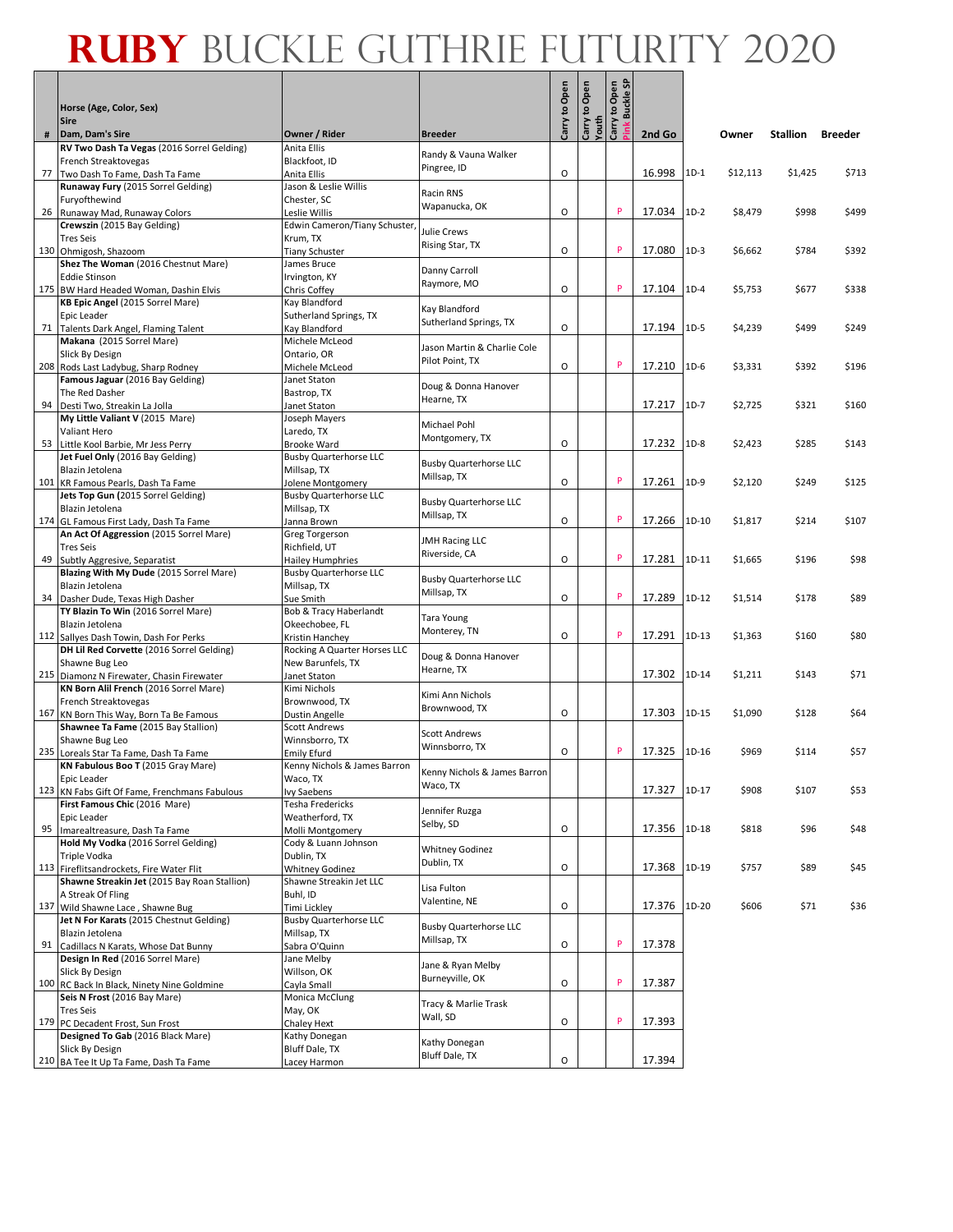|                 |                                                                                 |                                            |                                              | Carry to Open | Carry to Open<br>Youth | Carry to Open<br><b>Buckle SF</b> |        |
|-----------------|---------------------------------------------------------------------------------|--------------------------------------------|----------------------------------------------|---------------|------------------------|-----------------------------------|--------|
|                 | Horse (Age, Color, Sex)<br><b>Sire</b>                                          |                                            |                                              |               |                        |                                   |        |
| #               | Dam, Dam's Sire                                                                 | Owner / Rider                              | <b>Breeder</b>                               |               |                        |                                   | 2nd Go |
|                 | Flingin Roses (2016 Stallion)                                                   | Rosemary Harrison                          | Bo Hill                                      |               |                        |                                   |        |
|                 | A Streak Of Fling                                                               | Maysville, OK                              | Dodge City, KS                               |               |                        |                                   |        |
|                 | 60 Dancing Rose Lady, Disco Jerry<br>VF Cream Rises (2016 Sorrel Mare)          | <b>Tyler Rivette</b><br>Ademir Jose Rorato |                                              | O             |                        |                                   | 17.397 |
|                 | <b>Eddie Stinson</b>                                                            | Lexington, OK                              | <b>Victory Farms</b>                         |               |                        |                                   |        |
|                 | 155 Curiocity Corners, Silver Lucky Buck                                        | Kelsey Lutjen-Treharne                     | Ada, OK                                      | O             |                        | P                                 | 17.407 |
|                 | The Right Version (2015 Gray Mare)                                              | Joe Hadley                                 | Joe Hadley                                   |               |                        |                                   |        |
|                 | <b>Winners Version</b>                                                          | Plain City, UT                             | Plain City, UT                               | O             |                        | P                                 | 17.437 |
|                 | 114 The Right Life, Dash To Chivato<br>Trump This Jet (2016 Sorrel Mare)        | McKinlee Kellett<br><b>Emily Efurd</b>     |                                              |               |                        |                                   |        |
|                 | Blazin Jetolena                                                                 | Clements, MO                               | <b>Busby Quarter Horses</b>                  |               |                        |                                   |        |
| 98 I            | GL Famous First Lady, Dash Ta Fame                                              | <b>Brandon Cullins</b>                     | Millsap. TX                                  | $\circ$       |                        | P                                 | 17.444 |
|                 | Assuredly Slick (2016 Sorrel Gelding)                                           | Kim Squires                                | Kim Squires                                  |               |                        |                                   |        |
|                 | Slick By Design<br>40 Nothing Assured, Honors A Bounding                        | Carnegie, OK<br>Kim Squires                | Carnegie, OK                                 | O             |                        |                                   | 17.448 |
|                 | Im Dun Smokin Bugs (2016 Red Dun Mare)                                          | Shawn Jenkins                              |                                              |               |                        |                                   |        |
|                 | Shawne Bug Leo                                                                  | McCook, NE                                 | Shawn Jenkins<br>Mc Cook, NE                 |               |                        |                                   |        |
|                 | 35 Miss Smokin Annie, Fols Smoke                                                | Hayden Todd                                |                                              | O             |                        | P                                 | 17.454 |
|                 | Teasin Dat Guy (2016 Palomino Mare)<br>Frenchmans Guy                           | Katie Lindahl<br>Cannon Falls, MN          | Katie Lindahl                                |               |                        |                                   |        |
|                 | 207 Teasin Jetolena, Blazin Jetolena                                            | Molly Otto                                 | Cannon Falls, MN                             | O             |                        |                                   | 17.462 |
|                 | SizzlinPressure OnMe (2016 Sorrel Gelding)                                      | Trey Honeycutt & Amber Hall                |                                              |               |                        |                                   |        |
|                 | No Pressure On Me                                                               | Lancaster, OH                              | Trey Honeycutt & Amber Hall<br>Lancaster, SC |               |                        |                                   |        |
|                 | 105 Sweet Sizzlin Chick, SC Chiseled In Stone                                   | Craig Brooks                               |                                              | O             |                        | P                                 | 17.471 |
|                 | Jesswatchmestreak (2016 Bay Roan Mare)<br>French Streakin Jess                  | Dave & Lori Zabel<br>Horace, ND            | Shawna Letcher                               |               |                        |                                   |        |
|                 | 38 Jerrys TP Seepai BB, Jerrys Disco Moon                                       | Hallie Hanssen                             | Rapid City, SD                               | O             |                        |                                   | 17.473 |
|                 | Famous Sierra*(2015 Brown Stallion)                                             | Jolene Montgomery & Lynne                  | Jud Little Ranch LLC                         |               |                        |                                   |        |
|                 | JL Dash Ta Heaven                                                               | Layman, Purdon, TX                         | Ardmore, OK                                  |               |                        |                                   |        |
|                 | 56 Sierras Cashin In, Cash Not Credit<br>Famous Lemon Drop (2016 Palomino Mare) | Jolene Montgomery<br>Dunn Ranch            |                                              | O             |                        |                                   | 17.480 |
|                 | First Down French                                                               | Wynnewood, OK                              | Shannon Renee Akerstorm                      |               |                        |                                   |        |
|                 | 76   A Famous Lady, Dash Ta Fame                                                | Dacota Monk                                | Potter Valley, CA                            | O             |                        |                                   | 17.485 |
|                 | Zipang (2015 Bay Mare)                                                          | <b>Bob Burt</b>                            | Eaves Horses Family Ltd Part                 |               |                        |                                   |        |
|                 | Frenchmans Guy                                                                  | West Jordan, UT                            | Edmond, OK                                   | O             |                        |                                   | 17.491 |
|                 | 58 Our Genuine Delight, Dash Ta Fame<br>JL Chanel (2015 Bay Mare)               | Craig Stritzke<br>Jill Lane                |                                              |               |                        |                                   |        |
|                 | Ivory James                                                                     | Fort Benton, MT                            | Jill Lane Quarter Horses                     |               |                        |                                   |        |
|                 | 202 JL Cyan, Red                                                                | Taylor Hildreth                            | Fort Benton, MT                              | O             |                        |                                   | 17.494 |
|                 | Toast Your Socks Off (2016 Sorrel Mare)                                         | Tesha Fredericks                           | Lyndsey Myers                                |               |                        |                                   |        |
| 43              | <b>BHR Frenchies Socks</b><br>Toast Your Bug, Raise Your Glass                  | Weatherford, TX<br>Molli Montgomery        | Tolar, TX                                    | O             |                        | P                                 | 17.513 |
|                 | CBC Speeding Goodbye (2016 Sorrel Gelding)                                      | Rubylee F Walker                           |                                              |               |                        |                                   |        |
|                 | The Goodbye Lane                                                                | Pingree, ID                                | Claude B Crozier<br>Neola, UT                |               |                        |                                   |        |
| 24              | Speeding Streaker, Mitbea Streaker                                              | Vauna Walker                               |                                              | O             |                        | P                                 | 17.531 |
|                 | Eye Want It All (2016 Sorrel Mare)<br>No Pressure On Me                         | SouthWestern Farms<br>Kirbyville, TX       | Ryann Pedone                                 |               |                        |                                   |        |
| 15 <sup>1</sup> | Cause For A Kiss, Cause Its Money                                               | Jolene Montgomery                          | Sunset, TX                                   | O             |                        | P                                 | 17.571 |
|                 | Guys Im A Bunny Cat (2016 Bay Gelding)                                          | Jimmie Smith                               | Jimmie Smith                                 |               |                        |                                   |        |
|                 | Traffic Guy                                                                     | McDade, TX                                 | Mc Dade, TX                                  |               |                        | P                                 |        |
|                 | 214 Firewater Scat Cat, Alive N Firen<br>She Pays the Piper (2015 Sorrel Mare)  | Jimmie Smith<br>Thomas & Lainee Sampson    |                                              | O             |                        |                                   | 17.575 |
|                 | Irish Pay                                                                       | Interior, SD                               | Lainee Sampson                               |               |                        |                                   |        |
|                 | 30 NF French Kizz, Frenchmans Guy                                               | Lainee Sampson                             | Interior, SD                                 | О             |                        | P                                 | 17.582 |
|                 | RV Ebony Design (2015 Black Gelding)                                            | Randy & Vauna Walker                       | Randy & Vauna Walker                         |               |                        |                                   |        |
|                 | Slick By Design<br>188 Two Dash To Fame, Dash Ta Fame                           | Pingree, ID<br>Vauna Walker                | Pingree, ID                                  | O             |                        | P                                 | 17.620 |
|                 | Winners Form (2015 Sorrel Gelding)                                              | Ray & Susan Siggins                        |                                              |               |                        |                                   |        |
|                 | <b>Winners Version</b>                                                          | Coolings, AZ                               | Chad Richard                                 |               |                        |                                   |        |
|                 | 133 Annies Form, Rare Form                                                      | <b>Susan Siggins</b>                       | Roosevelt, UT                                |               |                        |                                   | 17.622 |
|                 | Hush Money Girl (2016 Bay Mare)<br>Slick By Design                              | Fallon Taylor                              | Dian Taylor                                  |               |                        |                                   |        |
|                 | 42 Flos Herress, Dr Nick Bar                                                    | Collinsville, TX<br>Joao Ferraz Leao       | Collinsville, TX                             | 0             |                        |                                   | 17.627 |
|                 | Blazin Matilda (2016 Sorrel Mare)                                               | Jennifer Cook                              |                                              |               |                        |                                   |        |
|                 | Blazin Jetolena                                                                 | Alvarado, TX                               | Jennifer Cook<br>Alvarado, TX                |               |                        |                                   |        |
| 6               | Cartel Cowgirl, Dash Ta Fame                                                    | Hallie Hanssen                             |                                              | 0             |                        | P                                 | 17.631 |
|                 | Blazin Boss (2016 Sorrel Stallion)<br>Blazin Jetolena                           | Hayle Gibson<br>Redcrest, CA               | Amy Williams                                 |               |                        |                                   |        |
| 64              | Famous Moonlight, Dash Ta Fame                                                  | <b>Troy Crumrine</b>                       | Sandia, TX                                   | O             |                        | P                                 | 17.632 |
|                 | Magnolia Moonshine (2016 Chestnut Mare)                                         | <b>Bobbie Heller</b>                       | <b>Brittany Tonozzi</b>                      |               |                        |                                   |        |
|                 | A Guy With Proof                                                                | Victoria, TX                               | Campasas, TX                                 |               |                        |                                   |        |
|                 | 171 Willow Wisp Moon, Runnerelse                                                | <b>Brittany Tonozzi</b>                    |                                              | O             |                        |                                   | 17.632 |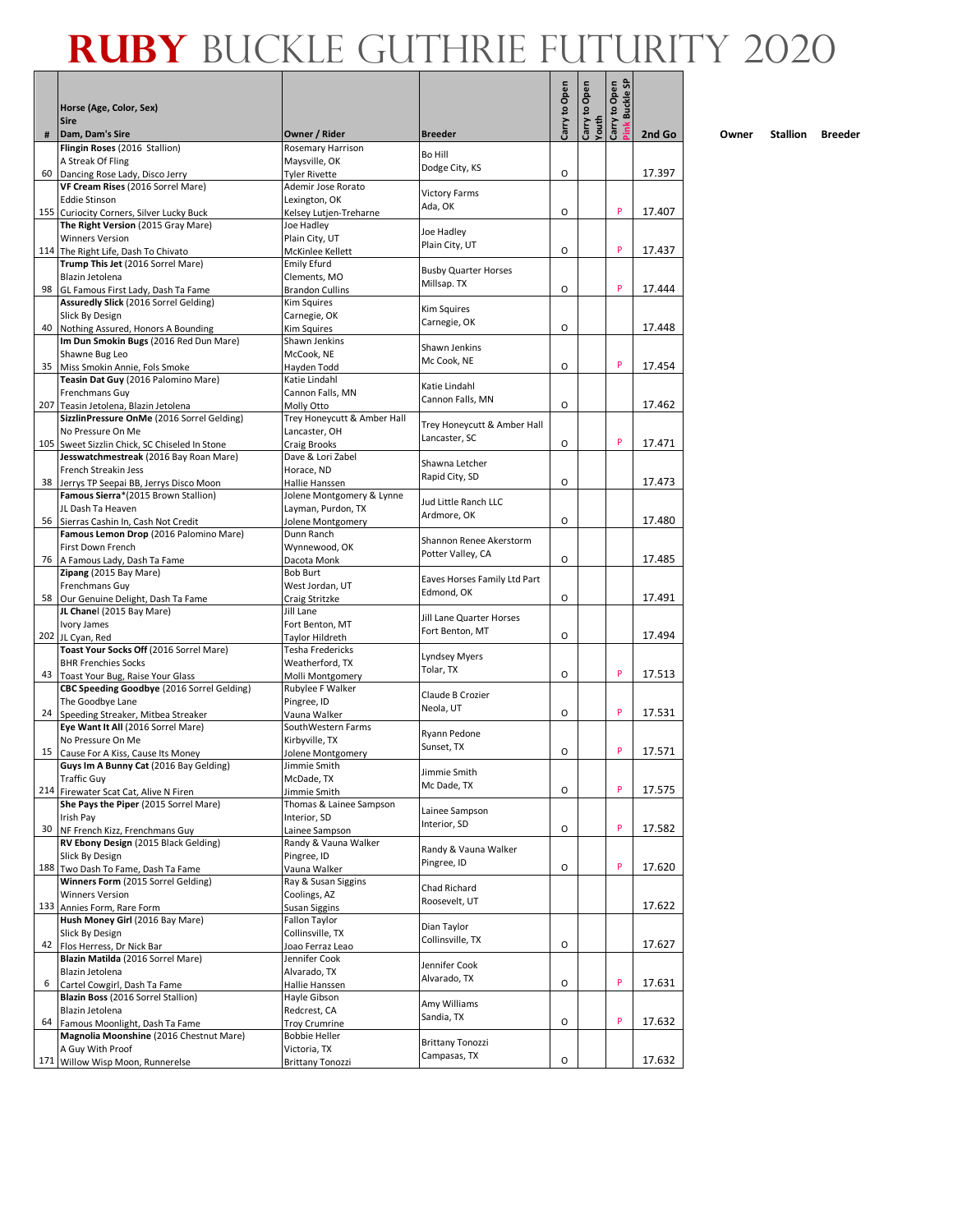|    | Horse (Age, Color, Sex)<br><b>Sire</b>                                                 |                                          |                                  | Carry to Open | Open<br>Carry to<br>Youth | Carry to Open<br>Pink Buckle SP |        |        |         |          |                |
|----|----------------------------------------------------------------------------------------|------------------------------------------|----------------------------------|---------------|---------------------------|---------------------------------|--------|--------|---------|----------|----------------|
| #  | Dam, Dam's Sire                                                                        | Owner / Rider                            | <b>Breeder</b>                   |               |                           |                                 | 2nd Go |        | Owner   | Stallion | <b>Breeder</b> |
|    | <b>UKnowMyDaddyIsSlick</b> (2015 Bay Gelding)                                          | Julee Daulton                            | Terry Vogel                      |               |                           |                                 |        |        |         |          |                |
|    | Slick By Design                                                                        | Jamestown, ND                            | Gainesville, TX                  | O             |                           |                                 | 17.653 |        |         |          |                |
|    | 150 Fiery Contender, Title Contender<br>MCM Drop Your Socks (2016 Gray Mare)           | Molly Otto<br>Dunn Ranch                 |                                  |               |                           |                                 |        |        |         |          |                |
|    | <b>BHR Frenchies Socks</b>                                                             | Wynnewood, OK                            | Matt & Bendi Dunn                |               |                           |                                 |        |        |         |          |                |
|    | 203 Mulberry Canyon Moon, Marthas Six Moons                                            | Jolene Montgomery                        | Bismark, MO                      | O             |                           | P                               | 17.657 |        |         |          |                |
|    | BoonStreakinColours (2015 Bay Roan Gelding)                                            | Wade Lewis                               | Joe & Carla Spitz                |               |                           |                                 |        |        |         |          |                |
|    | Streakin Boon Dox                                                                      | Hereford, TX                             | Lamar, CO                        |               |                           | P                               |        |        |         |          |                |
|    | 12 Frenchmans Colours, Hot Colours<br>KN This Guys Streakin (2016 Buckskin Gelding)    | Ashley Schafer<br>Kimi Nichols           |                                  | O             |                           |                                 | 17.664 |        |         |          |                |
|    | A Streak Of Fling                                                                      | Brownwood, TX                            | Kimi Ann Nichols                 |               |                           |                                 |        |        |         |          |                |
|    | 159 Vanishing Frenchgirl, Frenchmans Guy                                               | Jolene Montgomery                        | Brownwood, TX                    | $\circ$       |                           |                                 | 17.675 |        |         |          |                |
|    | KG Blazin Nineolena (2016 Sorrel Mare)                                                 | Kayla Jones                              | Kathy Grimes                     |               |                           |                                 |        |        |         |          |                |
|    | Blazin Jetolena                                                                        | Watkins, CO                              | Medical Lake, WA                 |               |                           | P                               |        |        |         |          |                |
|    | 189 Do It For Beau, Beaus Sleep Of Sun<br>VF Wahini Stinson (2016 Sorrel Gelding)      | Kayla Jones<br>Morgan Nay                |                                  | O             |                           |                                 | 17.694 |        |         |          |                |
|    | <b>Eddie Stinson</b>                                                                   | Hanover, IN                              | <b>Victory Farms</b>             |               |                           |                                 |        |        |         |          |                |
|    | 197 Wahini Jet Bug, Ninnekah Bug                                                       | Stefanie Duke                            | Ada, OK                          | O             |                           | P                               | 17.698 |        |         |          |                |
|    | UX Check Jess Or No (2016 Palomino Gelding)                                            | Kaley Wilkerson                          | Marlin & Jinx Maude              |               |                           |                                 |        |        |         |          |                |
|    | French Streakin Jess                                                                   | Montgomery City, MO                      | Hermosa, SD                      |               |                           |                                 |        |        |         |          |                |
|    | 204 UX Frenchmans Kimmie, Frenchmans Guy<br>CP Famous Miss Kitty (2016 Chestnut Mare)  | Hallie Hanssen<br><b>Emily Necaise</b>   |                                  | O             |                           |                                 | 17.709 |        |         |          |                |
|    | Epic Leader                                                                            | Collinsville, TX                         | <b>Claine Pfluger Powell</b>     |               |                           |                                 |        |        |         |          |                |
|    | 16 CP Famous Diamonds, Dash Ta Fame                                                    | Ryan Reynolds                            | Eldorado, TX                     |               |                           |                                 | 17.712 |        |         |          |                |
|    | Letta Girl Jet (2016 Bay Mare)                                                         | Jeff & Buffy Walchli                     | Robynn Herring                   |               |                           |                                 |        |        |         |          |                |
|    | Blazin Jetolena                                                                        | Shelley, ID                              | Huntington, TX                   |               |                           | P                               |        |        |         |          |                |
|    | 196 Letta Girl Roll, Letta Hank Do It<br>Al Cappone* (2016 Sorrel Stallion)            | Shey Walchli<br>Nickelbar Ranch LLC      |                                  | O             |                           |                                 | 17.718 |        |         |          |                |
|    | Shawne Bug Leo                                                                         | San Angelo, TX                           | Harry Thomas                     |               |                           |                                 |        |        |         |          |                |
|    | 9 TR Double Cash, Texas High Dasher                                                    | Dustin Angelle                           | Harold, SD                       | O             |                           | P                               | 17.720 |        |         |          |                |
|    | Epic Destiny (2015 Sorrel Mare)                                                        | Doug & Donna Hanover                     | Doug & Donna Hanover             |               |                           |                                 |        |        |         |          |                |
|    | Epic Leader                                                                            | Hearne, TX                               | Hearne, TX                       |               |                           |                                 | 17.728 |        |         |          |                |
|    | 157 Destirona, Ronas Ryon<br>Keep Pedaling (2015 Buckskin Mare)                        | Janet Staton<br>Samantha Flannery        |                                  |               |                           |                                 |        |        |         |          |                |
|    | A Smooth Guy                                                                           | Mission, SD                              | Angela Morgan                    |               |                           |                                 |        |        |         |          |                |
|    | 146 LW Laceylajolla, Streakin La Jolla                                                 | Samantha Flannery                        | Unionville, MO                   | O             |                           | P                               | 17.739 |        |         |          |                |
|    | Cooper 777 (2015 Chestnut Gelding)                                                     | Shyann Lucas                             | Larry & Bonnie Blain             |               |                           |                                 |        |        |         |          |                |
|    | JB Proud N Famous<br>25 Orange Merridoc, Merridoc                                      | Morristown, AZ<br>Shyann Lucas           | Spanish Fork, UT                 | $\circ$       |                           |                                 | 17.740 |        |         |          |                |
|    | Eddie BJ (2015 Sorrel Gelding)                                                         | <b>Stacy Bason</b>                       |                                  |               |                           |                                 |        |        |         |          |                |
|    | <b>Eddie Stinson</b>                                                                   | Tularosa, NM                             | <b>Victory Farms</b>             |               |                           |                                 |        |        |         |          |                |
| 69 | Royal Sisters Hot, Royal Quick Dash                                                    | Laramie Danley                           | Ada, OK                          | O             |                           | P                               | 17.743 |        |         |          |                |
|    | Chisumm (2016 Sorrel Gelding)                                                          | Twenty Plus Ranch                        | Dolores Hill                     |               |                           |                                 |        |        |         |          |                |
|    | Frenchmans Guy<br>84 Joyous Eyes, Mr Eye Opener                                        | Baton Rouge, LA<br>Will Lear             | Moore, OK                        | O             |                           |                                 | 17.744 |        |         |          |                |
|    | Guyz Classy Lady (2015 Bay Mare)                                                       | Tasha Welsh                              |                                  |               |                           |                                 |        |        |         |          |                |
|    | Frenchmans Guy                                                                         | Dublin, TX                               | <b>Bill Myers</b><br>St Onge, SD |               |                           |                                 |        |        |         |          |                |
|    | 74 Danika, Special Leader                                                              | Tasha Welsh                              |                                  | 0             |                           |                                 | 17.746 |        |         |          |                |
|    | Trafficcat (2015 Bay Stallion)<br>Traffic Guy                                          | Jimmie Smith<br>McDade, TX               | Dawn Smith                       |               |                           |                                 |        |        |         |          |                |
|    | 93 Firewater Scat Cat, Alive N Firen                                                   | Jimmie Smith                             | Mc Dade, TX                      | O             |                           | P                               | 17.750 | $2D-1$ | \$6,056 | \$713    | \$356          |
|    | Sissys Slick Design (2015 Bay Stallion)                                                | Southern Rose Ranch                      | Southern Rose Ranch              |               |                           |                                 |        |        |         |          |                |
|    | Slick By Design                                                                        | Pelzer, SC                               | Pelzer, SC                       |               |                           |                                 |        |        |         |          |                |
|    | 222 Sissys Little Coin, Packin Sixes<br>Streaking Moon Beams (2016 Gelding)            | Mike Green                               |                                  | O             |                           |                                 | 17.757 | $2D-2$ | \$4,038 | \$475    | \$238          |
|    | A Streak Of Fling                                                                      | <b>Emily Becker</b><br>New Braunfels, TX | <b>Emily Becker</b>              |               |                           |                                 |        |        |         |          |                |
|    | 186 Sayos Badger Chic, Sayos Shining Sun                                               | <b>Emily Becker</b>                      | New Braunfels, TX                | O             |                           |                                 | 17.766 | $2D-3$ | \$2,624 | \$309    | \$154          |
|    | Justa DTF Frenchman (2015 Palomino Stallion)                                           | Gary & Catherine Williams                | Gary & Catherine Williams        |               |                           |                                 |        |        |         |          |                |
|    | Aint Seen Nothin Yet                                                                   | Sebring, FL                              | Sebring, FL                      |               |                           |                                 |        |        |         |          |                |
|    | 61 Madeline Spade 410, Justa Hickory Spade<br>Dial A Blazin Bunny (2016 Brown Gelding) | Crystal Mcintyre<br>Julia Clark          |                                  | O             |                           |                                 | 17.771 | $2D-4$ | \$2,019 | \$238    | \$119          |
|    | Blazin Jetolena                                                                        | Rolling Fork, MS                         | Julia Clark                      |               |                           |                                 |        |        |         |          |                |
|    | 147 Bullys Dialed In, Bully Bullion                                                    | Maggie Carter                            | Rolling Fork, MS                 | O             |                           | P                               | 17.779 | $2D-5$ | \$1,413 | \$166    | \$83           |
|    | KN Czar Episode (2016 Chestnut Mare)                                                   | Kimi Nichols                             | Kimi Ann Nichols                 |               |                           |                                 |        |        |         |          |                |
|    | <b>KN Famous Czar</b>                                                                  | Brownwood, TX                            | Brownwood, TX                    | O             |                           |                                 | 17.782 | $2D-6$ |         |          |                |
|    | 218 MCM Tres Episode, Tres Seis<br>Famous Blazin Boxers (2015 Sorrel Gelding)          | Dustin Angelle<br>Erika Boucher          |                                  |               |                           |                                 |        |        | \$1,211 | \$143    | \$71           |
|    | Blazin Jetolena                                                                        | Galion, OH                               | <b>Busby Quarter Horse LLC</b>   |               |                           |                                 |        |        |         |          |                |
|    | 212 Famous Silk Panties, Dash Ta Fame                                                  | Kelly Bowser                             | Millsap, TX                      | O             |                           | P                               | 17.787 | $2D-7$ | \$1,009 | \$119    | \$59           |
|    | Goodbye Lane Seis (2016 Sorrel Gelding)                                                | Randy & Vauna Walker                     | Randy & Vauna Walker             |               |                           |                                 |        |        |         |          |                |
|    | The Goodbye Lane<br>131 Lady Tres Seis, Tres Seis                                      | Pingree, ID<br>Vauna Walker              | Pingree, ID                      | O             |                           | $\mathsf{P}$                    | 17.802 | $2D-8$ | \$808   | \$95     | \$48           |
|    |                                                                                        |                                          |                                  |               |                           |                                 |        |        |         |          |                |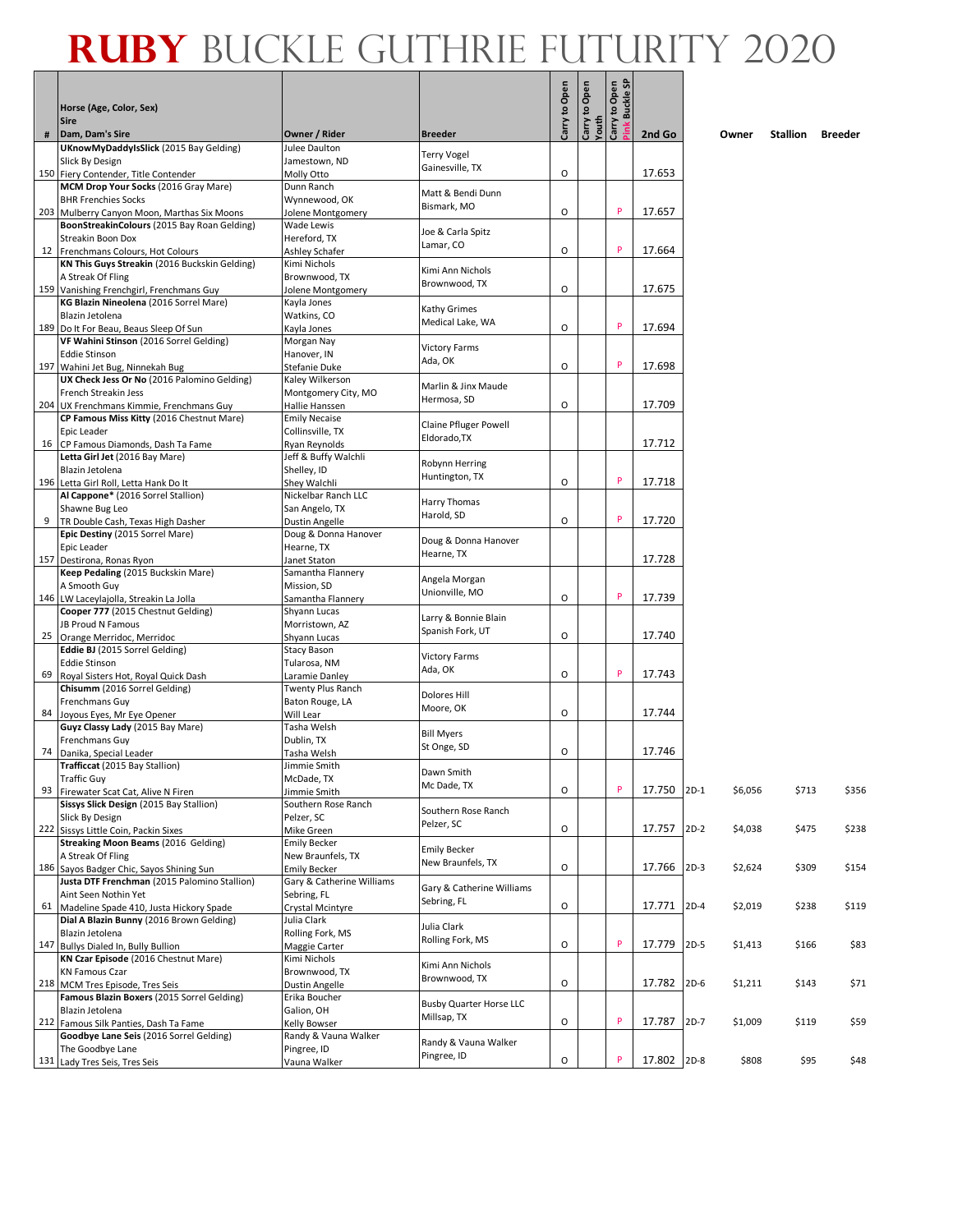|   | Horse (Age, Color, Sex)<br><b>Sire</b>                                                  |                                         |                                    | Carry to Open | Open<br>Carry to (<br>Youth | y to Open<br>Buckle SP |        |        |       |          |                |
|---|-----------------------------------------------------------------------------------------|-----------------------------------------|------------------------------------|---------------|-----------------------------|------------------------|--------|--------|-------|----------|----------------|
| # | Dam, Dam's Sire                                                                         | Owner / Rider                           | <b>Breeder</b>                     |               |                             | Carry <sup>-</sup>     | 2nd Go |        | Owner | Stallion | <b>Breeder</b> |
|   | Pressures On High (2016 Sorrel Mare)                                                    | Jeanette Nelson                         | Erika Ashley                       |               |                             |                        |        |        |       |          |                |
|   | No Pressure On Me                                                                       | Milledgeville, GA                       | Krum, TX                           | O             |                             | P                      | 17.851 | $2D-9$ | \$606 | \$71     | \$36           |
|   | 72 A Midnight High, All Night High<br>Tiny Dash Of Magic (2015 Chestnut Mare)           | Ryann Pedone<br>Janelle Parker          |                                    |               |                             |                        |        |        |       |          |                |
|   | Dashin Dynamo                                                                           | Palestine, TX                           | Janelle Parker                     |               |                             |                        |        |        |       |          |                |
|   | 68 Magic LuLu, Magic Dozen                                                              | <b>Riley Parker</b>                     | Palestine, TX                      | O             | Υ                           | P                      | 17.852 | 2D-10  | \$404 | \$48     | \$24           |
|   | High As Flit (2016 Sorrel Gelding)                                                      | Donald Rejc                             | Donald Rejc                        |               |                             |                        |        |        |       |          |                |
|   | This Fame Is On Fire<br>47 My Girl Josie, Judys Lineage                                 | Kenockee, MI<br>Heather Kosmowski       | Kenockee, MI                       | O             |                             |                        | 17.860 |        |       |          |                |
|   | This Lady Takin Cash (2015 Chestnut Mare)                                               | Kayla Copenhaver                        |                                    |               |                             |                        |        |        |       |          |                |
|   | Aint Seen Nothin Yet                                                                    | St James, MO                            | Ron Reed                           |               |                             |                        |        |        |       |          |                |
|   | 173 Fules Billy Jean, Oklahoma Fuel                                                     | Kayla Copenhaver                        | Lawrence, KS                       |               |                             |                        | 17.878 |        |       |          |                |
|   | A Smooth Freckle (2015 Sorrel Gelding)                                                  | Randy & Jeanne Warnock                  | Randy & Jeanne Warnock             |               |                             |                        |        |        |       |          |                |
|   | A Smooth Guy<br>57 Hangin On A Freckle, Cols Lil Champ                                  | Riley, OR<br>Kelsie Miller              | Maupin, OR                         | O             |                             |                        | 17.881 |        |       |          |                |
|   | Streakin French Doxi (2016 Bay Roan Mare)                                               | Joe & Carla Spitz                       |                                    |               |                             |                        |        |        |       |          |                |
|   | Streakin Boon Dox                                                                       | Lamar, CO                               | Joe & Carla Spitz<br>Lamar, CO     |               |                             |                        |        |        |       |          |                |
|   | 41 A French Coyote, Frenchmans Guy                                                      | Tana Renick                             |                                    | O             |                             | P                      | 17.889 |        |       |          |                |
|   | Huckleberry Martini (2015 Bay Mare)                                                     | Amy Schimke & Brett                     | Gary & Patty Peterson              |               |                             |                        |        |        |       |          |                |
|   | <b>Tres Seis</b><br>138 Coeur D Alene, Stoli                                            | Borkowski<br>Wessington Springs, SD     | Coeur D Alene, ID                  | O             |                             | P                      | 17.892 |        |       |          |                |
|   | VR Bugsinthewind (2016 Brown Gelding)                                                   | <b>Rylee Shields</b>                    |                                    |               |                             |                        |        |        |       |          |                |
|   | Furyofthewind                                                                           | Cochrane, Alberta                       | Ventana Ranch<br>Noble, OK         |               |                             |                        |        |        |       |          |                |
|   | 79 VR The Last Bug, Shawnee Bug                                                         | Rylee Shields                           |                                    | $\circ$       |                             | P                      | 17.893 |        |       |          |                |
|   | WYO Fancy N Famous (2015 Chestnut Mare)<br>Aint Seen Nothin Yet                         | Levi & Cabrina Vickers<br>Flagstaff, AZ | Diane L Roduner                    |               |                             |                        |        |        |       |          |                |
|   | 187 Rightbit Tiny Remedy, Kings Big Mack                                                | Cabrina Vickers                         | Buffalo, WY                        | O             |                             |                        | 17.918 |        |       |          |                |
|   | Nehi Socks (2016 Sorrel Gelding)                                                        | Barbara Morgan                          |                                    |               |                             |                        |        |        |       |          |                |
|   | <b>BHR Frenchies Socks</b>                                                              | Atmore, AL                              | Donna Martin<br>Atmore, AL         |               |                             |                        |        |        |       |          |                |
|   | 97 Ba Runner Ta Fame, Dash Ta Fame                                                      | Cody Bauserman                          |                                    | O             |                             | P                      | 17.921 |        |       |          |                |
|   | Pays To Be Smooth (2015 Buckskin Gelding)<br>A Smooth Guy                               | Roger & Margaret Jones<br>Farson, WY    | Rogert & Margaret Jones            |               |                             |                        |        |        |       |          |                |
|   | 153 Fame N Money, Poco Lijerito                                                         | Margaret Jones                          | Farson, WY                         | O             |                             | P                      | 17.929 |        |       |          |                |
|   | Guys Ebony N Ivory (2015 Buckskin Mare)                                                 | NFP Performance Horses                  | <b>Myers Performance Horses</b>    |               |                             |                        |        |        |       |          |                |
|   | Ivory James                                                                             | Spring, TX                              | St Onge, SD                        |               |                             |                        |        |        |       |          |                |
|   | 232 Guys Cash For Perks, Frenchmans Guy<br>M R Repete Pete (2016 Sorrel Gelding)        | Tasha Welsh<br>M R Performance Horses   |                                    |               |                             |                        | 17.934 |        |       |          |                |
|   | French Streaktovegas                                                                    | Bellville, TX                           | Jayme Robison                      |               |                             |                        |        |        |       |          |                |
|   | 22 Repete Fame, Dash Ta Fame                                                            | Jodee Miller                            | Bellville, TX                      | O             |                             |                        | 17.936 |        |       |          |                |
|   | Slickswagger (2015 Black Gelding)                                                       | Clay & Roxie Tew                        | <b>Steel Gang Quarter Horses</b>   |               |                             |                        |        |        |       |          |                |
|   | Slick By Design                                                                         | Lipan, TX                               | <b>LLC</b>                         | O             |                             | P                      | 17.942 |        |       |          |                |
|   | 151 Skips Flash Seeker, Seals Skippa Spanish<br>JQH Rockin Chick (2016 Sorrel Mare)     | Jimmie Smith<br>Sara Chopin             | Newellton, LA                      |               |                             |                        |        |        |       |          |                |
|   | Rockin W                                                                                | Canyon, TX                              | Skip Jones                         |               |                             |                        |        |        |       |          |                |
|   | 33 Wilsons Lil Chick, Wilsons Lil Freckles                                              | Sara Chopin                             | Amarillo, TX                       | $\circ$       |                             |                        | 17.955 |        |       |          |                |
|   | Sipping On Firewater (2015 Sorrel Mare)                                                 | Tiffani Sonnier                         | Nickelbar Ranch                    |               |                             |                        |        |        |       |          |                |
|   | Shawne Bug Leo<br>125 Firewater Sqaw, Firewater Flit                                    | Boling, TX<br>Tiffani Sonnier           | San Angelo, TX                     | O             |                             | P                      | 17.955 |        |       |          |                |
|   | One Slick Draw (2016 Sorrel Mare)                                                       | <b>Richard Lucas</b>                    |                                    |               |                             |                        |        |        |       |          |                |
|   | Slick By Design                                                                         | Jordan, MN                              | <b>Richard Lucas</b><br>Jordan, MN |               |                             |                        |        |        |       |          |                |
|   | 194 Six Draw MaGraw, Draws A Crowd                                                      | McKayla Lucas                           |                                    |               |                             |                        | 17.957 |        |       |          |                |
|   | KN First Slick Chick (2016 Palomino Mare)<br>Slick By Design                            | Tricia Aldridge<br>Sanger, TX           | Kimi Ann Nichols                   |               |                             |                        |        |        |       |          |                |
|   | 201 Vanishing Frenchgirl, Frenchmans Guy                                                | Tricia Aldridge                         | Brownwood, TX                      | O             |                             | P                      | 17.971 |        |       |          |                |
|   | Sexy Lil Fritz (2015 Bay Mare)                                                          | Karin Nielsen                           | Ron Reed                           |               |                             |                        |        |        |       |          |                |
|   | Aint Seen Nothin Yet                                                                    | Louisburg, KS                           | Lawrence, KS                       |               |                             |                        |        |        |       |          |                |
|   | 119 Dallas Fritz Finale, Dallas Fritz<br>SR Epic Wildcatter (2016 Gray Gelding)         | Karin Nielsen<br>Brent & Tammy Hickey   |                                    | O             |                             |                        | 17.983 |        |       |          |                |
|   | Epic Leader                                                                             | Godley, TX                              | Schiller Ranch LLC                 |               |                             |                        |        |        |       |          |                |
|   | 182   I R A Grand Victory, CEO                                                          | Tasha Welsh                             | College Station, TX                | O             |                             |                        | 17.985 |        |       |          |                |
|   | Lil French Streak (2015 Sorrel Mare)                                                    | Coy & Taylor Hildreth                   | Phil & Terri Kissack               |               |                             |                        |        |        |       |          |                |
|   | French Streaktovegas                                                                    | Olathe, CO                              | Spearfish, SD                      |               |                             |                        |        |        |       |          |                |
|   | 83 Hummers Last Lady, Humbolt Duster<br>Ms Bebe Gun (2015 Bay Mare)                     | Taylor Hildreth<br>Cassidy Teague       |                                    | O             |                             |                        | 17.989 |        |       |          |                |
|   | Fiestas Gotta Gun                                                                       | Wichita Falls, TX                       | Royal D Ranch                      |               |                             |                        |        |        |       |          |                |
|   | 17 A Miss Encounter, Good Timin Hank                                                    | Cassidy Teague                          | Henrietta, TX                      | O             |                             |                        | 18.003 |        |       |          |                |
|   | FL Fergalicious (2015 Sorrel Mare)                                                      | Samantha Flannery                       | Samantha Flannery                  |               |                             |                        |        |        |       |          |                |
|   | JL Sirocco                                                                              | Mission, SD                             | Mission, SD                        | O             |                             | P                      | 18.032 |        |       |          |                |
|   | 206 UX Flit N Fabulous, Frenchmans Fabulous<br>High Road Ta Fame* (2015 Brown Stallion) | Samantha Flannery<br>Chuck & Mary Crago |                                    |               |                             |                        |        |        |       |          |                |
|   | Dash Ta Fame                                                                            | Belle Fourche, SD                       | Chuck & Mary Crago                 |               |                             |                        |        |        |       |          |                |
|   | 67 CM Bubblin Dynamite, CM Dynamite Frost                                               | Jade Crago                              | Belle Fourche, SD                  | O             |                             |                        | 18.038 |        |       |          |                |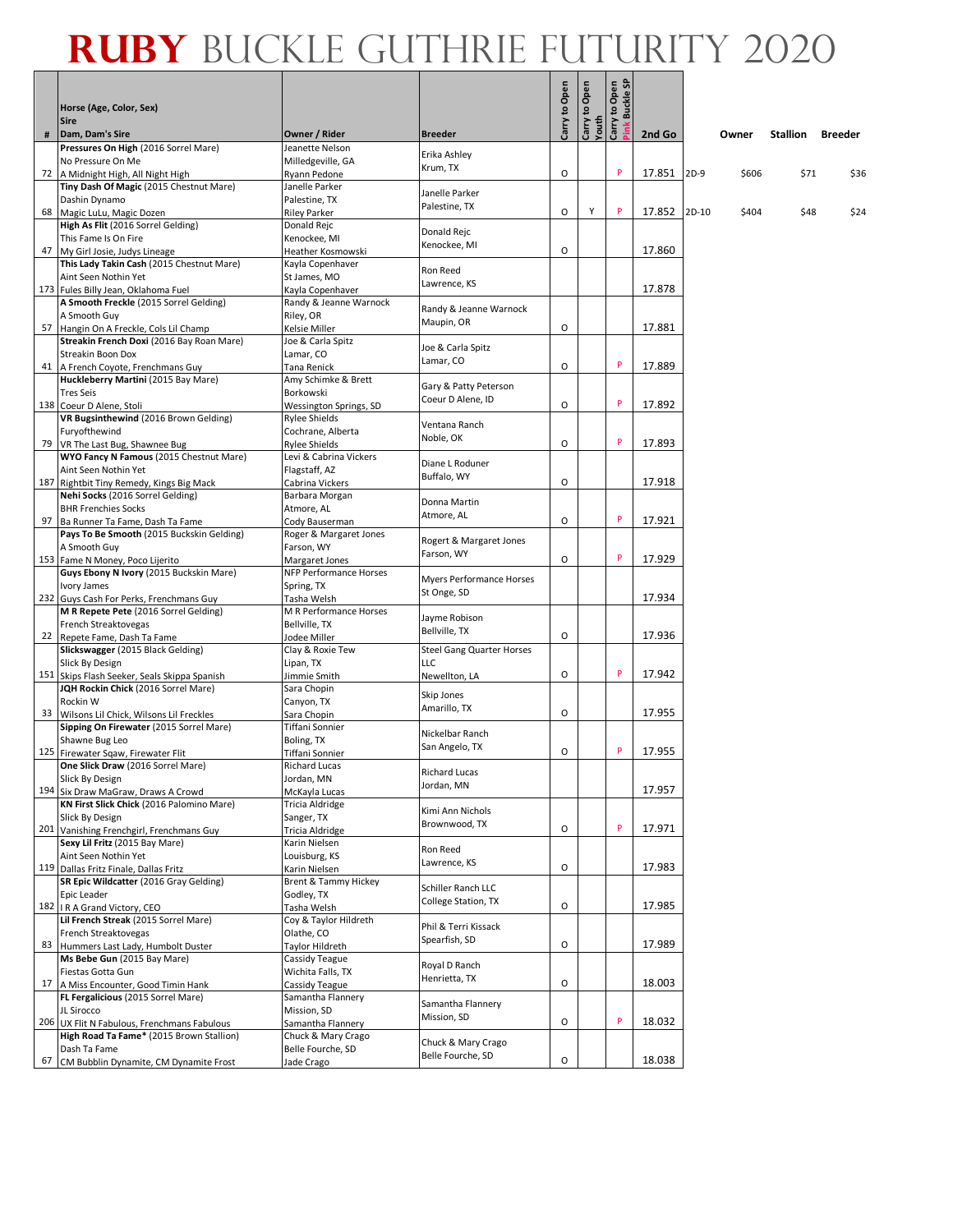|    |                                                                                       |                                               |                                                 | Carry to Open | Carry to Open | Carry to Open<br><b>Buckle SF</b> |        |
|----|---------------------------------------------------------------------------------------|-----------------------------------------------|-------------------------------------------------|---------------|---------------|-----------------------------------|--------|
|    | Horse (Age, Color, Sex)<br><b>Sire</b>                                                |                                               |                                                 |               |               |                                   |        |
| #  | Dam, Dam's Sire                                                                       | Owner / Rider                                 | <b>Breeder</b>                                  |               | Youth         |                                   | 2nd Go |
|    | Guards Smooth Slidin (2015 Buckskin Mare)                                             | Brian & Jodi Edwards                          | Del & Lori Johnson                              |               |               |                                   |        |
|    | A Smooth Guy                                                                          | Jackson, WY                                   | Redmond, OR                                     | 0             |               | P                                 | 18.039 |
|    | 115 Slidin Mis Texas, Texas Kicker<br>RH Eyes Firen Onfame (2016 Bay Mare)            | Jodi Edwards<br>Ron Hesselgesser              |                                                 |               |               |                                   |        |
|    | This Fame Is On Fire                                                                  | New Castle, PA                                | Ron Hesselgesser                                |               |               |                                   |        |
|    | 164 Velvet Stuff, Mystic Eye                                                          | <b>Brandon Cullins</b>                        | New Castle, PA                                  | O             |               |                                   | 18.039 |
|    | PCR Miss B Haven (2015 Sorrel Mare)<br>Frenchmans Guy                                 | Katie Torgerson<br>Richfield, UT              | Katie Torgerson                                 |               |               |                                   |        |
|    | 78 Ya Gotta Wantit, On A High                                                         | Deanna Critton                                | Richfield, UT                                   | O             |               |                                   | 18.043 |
|    | Slick Illusion (2016 Sorrel Gelding)                                                  | Sandra Maresh                                 | Ann K McAleer                                   |               |               |                                   |        |
|    | Slick By Design                                                                       | Needville, TX                                 | Brookshire, TX                                  |               |               | P                                 |        |
|    | 211 Dashing Brown Beauty, First Place Dash<br>Dashin French Socks (2016 Mare)         | Kelsey Lutjen Treharne<br>Suade Furr          |                                                 | 0             |               |                                   | 18.043 |
|    | <b>BHR Frenchies Socks</b>                                                            | Boerne, TX                                    | Michelle Blanchet                               |               |               |                                   |        |
|    | 165 Jess Dashin For Cash, Visionarian                                                 | Suade Furr                                    | Rosedale, LA                                    |               |               |                                   | 18.044 |
|    | Wild Nights Fling (2016 Blue Roan Mare)                                               | John & Kellie Marsee                          | Rancho Estrellita De Cobre                      |               |               |                                   |        |
|    | A Streak Of Fling<br>223 SR Cat Attack, Wild Haired Cat                               | Greencastle, IN<br>Karissa Wyeth              | LLC, Weatherford, TX                            | O             |               |                                   | 18.052 |
|    | JJ Carrizzo Fire Bug (2016 Chestnut Gelding)                                          | Janett Dykes                                  |                                                 |               |               |                                   |        |
|    | Carrizzo                                                                              | Baxley, GA                                    | Sandra S Fulghum<br>Lavonia, GA                 |               |               |                                   |        |
|    | 10 Admire My Fire, Turn N Fire                                                        | Roger Odom                                    |                                                 | O             |               |                                   | 18.060 |
|    | Goodbye Tax Man (2015 Gray Gelding)<br>The Goodbye Lane                               | Kallee Munns<br>Promontory, UT                | Kallee Munns                                    |               |               |                                   |        |
|    | 45 JHS Tax Hawk, Skye Dee Dash                                                        | Kallee Munns                                  | Promontory, UT                                  | O             |               | P                                 | 18.067 |
|    | Boomer Sooner (2016 Palomino Stallion)                                                | Michelle Noterman                             | <b>Victory Farms</b>                            |               |               |                                   |        |
|    | <b>Eddie Stinson</b>                                                                  | Purcell, OK                                   | Ada, OK                                         |               |               |                                   |        |
|    | 14 Bullys Buggy Babe, Bullys On Fire<br>Paid For A Fling (2015 Buckskin Gelding)      | Michelle Noterman<br>DeAnn Morgan             |                                                 | O             |               |                                   | 18.069 |
|    | Irish Pay                                                                             | Hulett, WY                                    | Thomas Sampson                                  |               |               |                                   |        |
|    | 80 Torias Little Fling, A Streak Of Fling                                             | DeAnn Morgan                                  | Interior, SD                                    | O             |               | P                                 | 18.072 |
|    | AstreakinMerridoc (2015 Sorrel Mare)                                                  | Shyann Lucas                                  | Lisa O-Rourke-Fulton                            |               |               |                                   |        |
| 89 | A Streak Of Fling                                                                     | Morristown, AZ                                | Valentine, NE                                   | O             |               |                                   | 18.073 |
|    | Winnsboro, Merridoc<br>TY Danicintheblaze (2016 Sorrel Mare)                          | Shyann Lucas<br>Bob & Tracy Haberlandt        |                                                 |               |               |                                   |        |
|    | Blazin Jetolena                                                                       | Okeechobee, FL                                | Tara Young                                      |               |               |                                   |        |
|    | 44 Magic In The Dance, Ronas Ryon                                                     | Kristin Hanchey                               | Monterey, TN                                    | 0             |               | P                                 | 18.077 |
|    | BR Big Red Dog (2016 Sorrel Gelding)                                                  | <b>Blaise Bercegeay</b>                       | Boyds Ranch                                     |               |               |                                   |        |
|    | Blazin Jetolena<br>216 Lorettas Honor, DR Nick Bar                                    | Summit, MS<br><b>Brian Wheeler</b>            | Summit, MS                                      | 0             |               | P                                 | 18.083 |
|    | Rockin My Design (2016 Brown Stallion)                                                | Dennis Phalen                                 |                                                 |               |               |                                   |        |
|    | Slick By Design                                                                       | Lima, OH                                      | Smith M/Calender<br>M/Calender L; Smithland, KY |               |               |                                   |        |
|    | 140 Cuz She Can Can Can, Olympic Dash                                                 | Will Lear                                     |                                                 | O             |               | P                                 | 18.085 |
|    | Model X (2015 Black Mare)<br>Slick By Design                                          | Christy Hefley<br>Pine Bluffs, Wy             | Christy Hefley                                  |               |               |                                   |        |
|    | 191 PV Rockin Ta Fame, Dash Ta Fame                                                   | Christy Hefley                                | Pine Bluffs, Wy                                 | 0             |               | P                                 | 18.094 |
|    | Seisintime (2015 Bay Gelding)                                                         | Taylor Kramer                                 | Julie Crews                                     |               |               |                                   |        |
|    | <b>Tres Seis</b>                                                                      | Payson, UT                                    | Rising Star, TX                                 | O             |               | P                                 | 18.098 |
|    | 39 Project Serpentine, Project Cash<br>Goddess Of Tres (2016 Grey Mare)               | Taylor Kramer<br>Chelly Zeriotti              |                                                 |               |               |                                   |        |
|    | Tres Seis                                                                             | Pleasanton, TX                                | Guy Rodrigues Peixoto Junior                    |               |               |                                   |        |
|    | 108 Special Copauino, Strawfly Special                                                | Joao Ferraz Leao                              | Pleasanton, TX                                  | O             |               |                                   | 18.110 |
|    | Velma Kellie (2015 Sorrel Mare)                                                       | Stephanie Newman                              | Kassie Mowry                                    |               |               |                                   |        |
|    | Epic Leader<br>143 Streakin Silvercreek, A Streak Of Fling                            | Rapid City, SD<br>Lacey Harmon                | Dublin, TX                                      | O             |               |                                   | 18.110 |
|    | Pressured By Destiny (2016 Brown Mare)                                                | Ryann Pedone                                  |                                                 |               |               |                                   |        |
|    | No Pressure On Me                                                                     | Sunset, TX                                    | Janey Stoody<br>Springtown, TX                  |               |               |                                   |        |
|    | 127 Destinys Child, Dash For Destiny<br>French Streakin Slew (2016 Sorrel Gelding)    | Ryann Pedone<br>Donna Workman                 |                                                 | O             |               | P                                 | 18.120 |
|    | French Streaktovegas                                                                  | Katy, TX                                      | Donna Workman                                   |               |               |                                   |        |
|    | 59 After School Lou, Louisiana Swamp                                                  | Ashley Schafer                                | Katy, TX                                        | O             |               |                                   | 18.130 |
|    | Flossy Stinson (2015 Sorrel Mare)                                                     | Luke Workman                                  | <b>Victory Farms</b>                            |               |               |                                   |        |
|    | <b>Eddie Stinson</b>                                                                  | Wilburton, OK                                 | Ada, OK                                         |               |               |                                   | 18.145 |
|    | 122 Curiocity Corners, Silver Lucky Buck<br>Heza Fiery Fling (2015 Bay Roan Stallion) | Jody McKay<br><b>Delancey Enterprises LLC</b> |                                                 |               |               |                                   |        |
|    | A Streak Of Fling                                                                     | Cheyenne, WY                                  | Ashley Hamrick                                  |               |               |                                   |        |
|    | 116 Shezafirenbully, Bully Bullion                                                    | Christine Laughlin                            | Webster Springs, WV                             |               |               |                                   | 18.157 |
|    | JR Special Lane (2015 Brown Gelding)                                                  | JR Land & Livestock                           | Dennis & Raelyn Blair                           |               |               |                                   |        |
|    | The Goodbye Lane<br>136 Katrincita, Susies First Down                                 | Cedar Fort, UT<br>Raelyn Robinson             | Cedar Fort, UT                                  | O             |               | P                                 | 18.173 |
|    | French Wasabi (2015 Sorrel Gelding)                                                   | Jennifer McGraw                               |                                                 |               |               |                                   |        |
|    | <b>BHR Frenchies Socks</b>                                                            | Ocala, FL                                     | Kim Landry<br>Starke, FL                        |               |               |                                   |        |
| 7  | Bells Contender, Title Contender                                                      | <b>Rylee Elliott</b>                          |                                                 | О             |               | P                                 | 18.196 |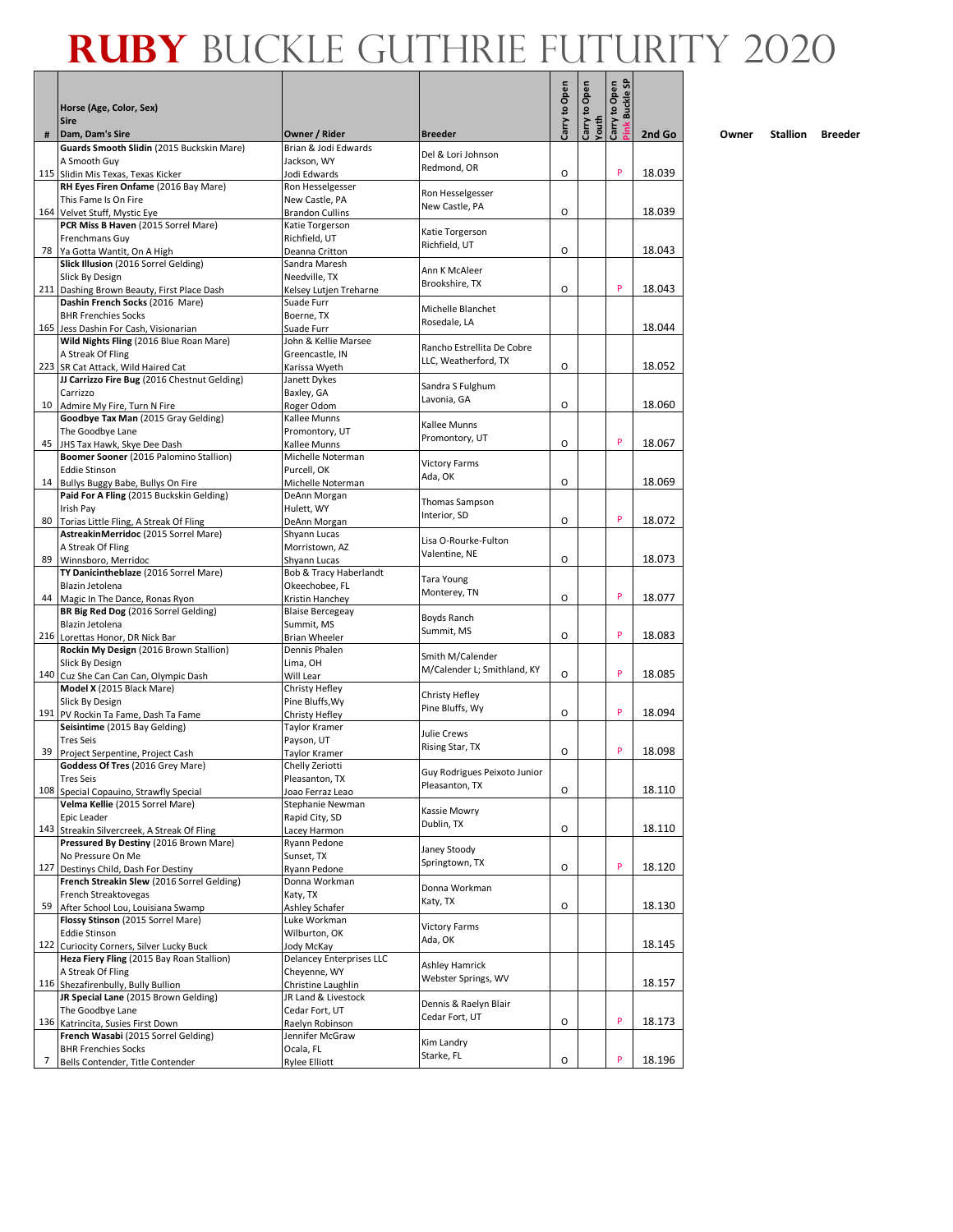Г

|   |                                                                                         |                                         |                                | Carry to Open | Carry to Open | Carry to Open<br><b>Buckle SF</b> |        |
|---|-----------------------------------------------------------------------------------------|-----------------------------------------|--------------------------------|---------------|---------------|-----------------------------------|--------|
|   | Horse (Age, Color, Sex)<br><b>Sire</b>                                                  |                                         |                                |               |               |                                   |        |
| # | Dam, Dam's Sire                                                                         | Owner / Rider                           | <b>Breeder</b>                 |               | Youth         |                                   | 2nd Go |
|   | LAD Dragonfly (2015 Palomino Mare)                                                      | Sabra O'Quinn & Paul Stanley            | Doreen Wintermute              |               |               |                                   |        |
|   | <b>Eddie Stinson</b>                                                                    | Callahan, FL                            | Ocala, FL                      |               |               | P                                 |        |
|   | 37 C Me Frenchie, Frenchmans Guy                                                        | Sabra O'Quinn                           |                                | O             |               |                                   | 18.233 |
|   | Fast N Frosty Fling (2015 Bay Roan Mare)<br>A Streak Of Fling                           | Coy & Maesa Kummer<br>Briggsdale, CO    | Monica McClung                 |               |               |                                   |        |
|   | 118 Bugs With Frosting, Dash Ta Fame                                                    | Maesa Kummer                            | May, OK                        | O             |               |                                   | 18.241 |
|   | Lil Famous Winner (2015 Black Mare)                                                     | David Howlett                           | Charles Heaton                 |               |               |                                   |        |
|   | <b>Winners Version</b>                                                                  | Delta, UT                               | Saratoga Springs, UT           |               |               |                                   |        |
|   | 55 PC Legal Spice, Dash Ta Fame                                                         | McKensy Topham<br>Rodney Osterhout      |                                | O             |               | P                                 | 18.260 |
|   | Highflying Lucky Guy (2015 Chestnut Gelding)<br>Aint Seen Nothin Yet                    | Declo, ID                               | Lisa M Miladinovich            |               |               |                                   |        |
|   | 117 Flying Without Wings, Odd A High                                                    | Kali Jo Parker                          | Casper, WY                     | O             |               |                                   | 18.266 |
|   | Aintseennaughtyyet (2016 Bay Gelding)                                                   | Slash S Ranch                           | Jim & Darlene Pollard          |               |               |                                   |        |
|   | Aint Seen Nothin Yet                                                                    | Belcher, LA                             | Farson, WY                     |               |               |                                   |        |
|   | Miss Pecos Brown, My Leroy Brown<br>Native Jetolena (2015 Sorrel Mare)                  | Kyndal Schley<br>Terry McCormmach       |                                | O             |               |                                   | 18.303 |
|   | Blazin Jetolena                                                                         | Walla Walla, WA                         | <b>Busby Quarterhorse LLC</b>  |               |               |                                   |        |
|   | 234 Suzies Native Bug, Shawne Bug                                                       | Kim Smith                               | Millsap, TX                    | O             |               |                                   | 18.306 |
|   | Captains Cat (2016 Sorrel Mare)                                                         | Lee Jack Tippen                         | Lee Jack Tippen                |               |               |                                   |        |
|   | Bet Hesa Cat                                                                            | Boyd, TX                                | Boyd, TX                       |               |               |                                   |        |
|   | 5 Letithappen Captains, Smokin Trona<br>LB Jessies Girl (2016 Red Roan Mare)            | Natalie Bland<br>Larry & Barbara Moe    |                                | O             |               |                                   | 18.321 |
|   | French Streakin Jess                                                                    | Spearfish, SD                           | Monte Melvin                   |               |               |                                   |        |
|   | 70 MFR Mercedes Fire, Firewater Frost                                                   | Hallie Hanssen                          | Hermosa, SD                    | O             |               |                                   | 18.325 |
|   | Famousinatinkybar (2016 Brown Mare)                                                     | Breck Bean                              | <b>Breck Bean</b>              |               |               |                                   |        |
|   | UR One Famous Rebel                                                                     | Fort Hancock, TX                        | Fort Hancock, TX               |               |               |                                   |        |
|   | 51 Bulletsinatinkybar, Lins First Bullet<br>Lethal By Design (2016 Bay Mare)            | Jana Bean<br>Paige Brauer               |                                |               |               |                                   | 18.334 |
|   | Slick By Design                                                                         | Belleville, IL                          | <b>Birgit Self</b>             |               |               |                                   |        |
|   | 177 TR Miss Graygun, Playgun                                                            | Paige Brauer                            | Pilot Point, TX                | O             |               | P                                 | 18.335 |
|   | Silked N Fame (2016 Palomino Gelding)                                                   | Amanda Carnes                           | Amanda Carnes                  |               |               |                                   |        |
|   | This Fame Is On Fire                                                                    | Wapakoneta, OH                          | Wapakoneta, OH                 |               |               |                                   |        |
|   | 96 Smashed On A Blue Moon, Connies Smashed<br>FrenchmanLuckyPocket (2015 Buckskin Mare) | Kelly Bowser<br>Cameron Vice            |                                | O             |               |                                   | 18.348 |
|   | Frenchmans Guy                                                                          | Madison, MS                             | Bill & Cheryl Kennedy          |               |               |                                   |        |
|   | 111 Miss Lucky Lucky, Dash Ta Fame                                                      | Dustin Angelle                          | Bennett, CO                    | O             |               |                                   | 18.355 |
|   | Flashem Eddie (2016 Sorrel Stallion)                                                    | Scamper Cole                            | Justin Beach                   |               |               |                                   |        |
|   | <b>Eddie Stinson</b>                                                                    | Granbury, TX                            | Holton, IN                     |               |               |                                   |        |
|   | 145 Flash Red Jet, Dr Red Rock<br>VF Hot Damn (2016 Palomino Gelding)                   | Scamper Cole<br><b>Scott Duke</b>       |                                |               |               |                                   | 18.363 |
|   | <b>Eddie Stinson</b>                                                                    | Voncleave, MS                           | <b>Victory Farms</b>           |               |               |                                   |        |
|   | 190 VF Shez On Fire, Bullys On Fire                                                     | Ty Marks                                | Ada, OK                        | O             |               | P                                 | 18.375 |
|   | Ivory Inferno (2016 Buckskin Stallion)                                                  | Jennifer Schmidt                        |                                |               |               |                                   |        |
|   | Ivory James                                                                             | Harrah, OK<br>Jennifer Schmidt          | Jennifer Schmidt<br>Harrah, OK |               |               |                                   | 18.389 |
|   | 228 Laser Fire, Alive N Firen<br>Cadi Ta Fame (2015 Sorrel Mare)                        | Brad & Karen Gleason                    |                                |               |               |                                   |        |
|   | A Smooth Guy                                                                            | Touchet, WA                             | Brad & Karen Gleason           |               |               |                                   |        |
|   | 213 Daves Jet Ta Fame, Dash Ta Fame                                                     | Karen Gleason                           | Touchet, WA                    | O             |               |                                   | 18.392 |
|   | Lane O Lena (2015 Brown Mare)                                                           | Tamara Loveless                         | <b>Tamara Loveless</b>         |               |               |                                   |        |
|   | The Goodbye Lane                                                                        | Spanish Fork, UT                        | Spanish Fork, UT               | O             |               | P                                 | 18.400 |
|   | 178 Tuff O Beana, Tuff Lane<br>Fast N Fergie (2015 Bay Mare)                            | Jaycee Fausett<br>Kristina Brem         |                                |               |               |                                   |        |
|   | Freighttrain B                                                                          | Azle, TX                                | <b>Arthur Loftis</b>           |               |               |                                   |        |
|   | 121 Little Prairie, Royal Quick Dash                                                    | Kristina Brem                           | Burleson, TX                   |               |               |                                   | 18.474 |
|   | Bug On Firewater (2016 Gray Mare)                                                       | Flare Up Farms/Karl Smith               | Karl Smith                     |               |               |                                   |        |
|   | Firewater Canyon                                                                        | Lucedale, MS                            | Lucedale, MS                   |               |               | P                                 |        |
|   | 219 Ima Burr Bug, Burrs First Down<br>Jesses Knockout (2016 Sorrel Mare)                | <b>Billie Ann Harmon</b><br>John Jacobi |                                | O             |               |                                   | 18.487 |
|   | Jesses Topaz                                                                            | Murchison, TX                           | <b>Burnett Ranches LLC</b>     |               |               |                                   |        |
|   | 31 Sixes Knockout, Seven From Heaven                                                    | Melissa Brandt                          | Fort Worth, TX                 | О             |               | P                                 | 18.489 |
|   | TFour Firin For Fame (2015 Bay Mare)                                                    | Four Taylors Ranch LLC                  | Four Taylors Ranch LLC         |               |               |                                   |        |
|   | Tfouroverdrivinnfame                                                                    | Neola, UT                               | Neola, UT                      |               |               |                                   |        |
|   | 170 Kittys Fired Up, Firewater Flit<br>Fooled By Design (2015 Sorrel Gelding)           | Kali Jo Parker<br>Gretchen Lehrkind     |                                | О             |               |                                   | 18.551 |
|   | Slick By Design                                                                         | Bozeman, MT                             | Gianna Desimoni                |               |               |                                   |        |
|   | 126 RH A Pache Darline, Apachie Blue Boy                                                | Gretchen Lehrkind                       | Napa, CA                       | О             |               | P                                 | 18.563 |
|   | Da Sani (2015 Sorrel Mare)                                                              | Mike Stephens                           | Chad Hart                      |               |               |                                   |        |
|   | Firewater Canyon                                                                        | Quitman, TX                             | Rayston, GA                    |               |               | P                                 |        |
|   | 75 Streakin Moonlight, Streakin Six<br>Gun Locke (2015 Buckskin Gelding)                | Chris Martin<br>Lance Robinson & Max    | Lance Robinson & Max           | O             |               |                                   | 18.566 |
|   | PC Redwood Manny                                                                        | Anderson, Spanish Fork, UT              | Anderson                       |               |               |                                   |        |
|   | 106 Painted Playgun, Playgun                                                            | Craig Stritzke                          | Spanish Fork, UT               | O             |               | P                                 | 18.567 |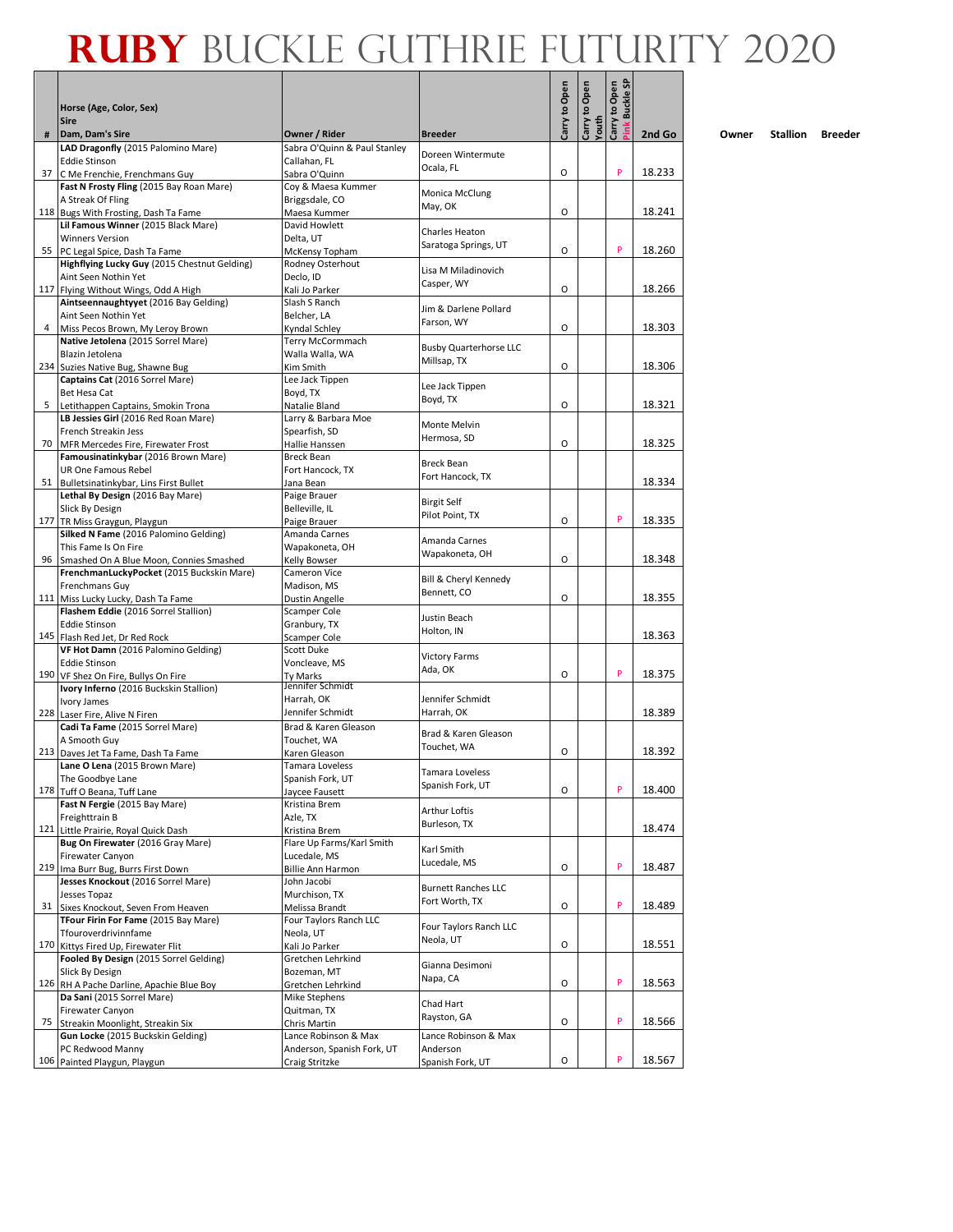|     |                                                                           |                                            |                                          | Carry to Open | Carry to Open<br>Youth | Carry to Open<br><b>Buckle SF</b> |        |
|-----|---------------------------------------------------------------------------|--------------------------------------------|------------------------------------------|---------------|------------------------|-----------------------------------|--------|
|     | Horse (Age, Color, Sex)<br><b>Sire</b>                                    |                                            |                                          |               |                        |                                   |        |
| #   | Dam, Dam's Sire                                                           | Owner / Rider                              | <b>Breeder</b>                           |               |                        |                                   | 2nd Go |
|     | Streakin Silkpanties (2016 Bay Roan Mare)                                 | Richard Civita                             | Lisa Fulton                              |               |                        |                                   |        |
|     | A Streak Of Fling<br>181 Famous Silk Panties, Dash Ta Fame                | Aiken, SC<br>Danyelle Campbell             | Valentine, NE                            | O             |                        |                                   | 18.575 |
|     | Girls Areborn Famous (2015 Sorrel Mare)                                   | Stephanie Cleveland                        |                                          |               |                        |                                   |        |
|     | Born Ta Be Famous                                                         | Kellyville, OK                             | Eden Ward<br>Shady Point, OK             |               |                        |                                   |        |
| 8   | Girls Toast, Toast To Dash                                                | Stephanie Cleveland                        |                                          | O             |                        |                                   | 18.609 |
|     | Streaking Frenchie (2015 Sorrel Mare)<br>Frenchmans Guy                   | Lee & Hallie Hanssen<br>Hermosa, SD        | Brittany Pozzi Tonozzi                   |               |                        |                                   |        |
|     | 168 Streakin Six Babe, Streakin Six                                       | Hallie Hanssen                             | Victoria, TX                             | O             |                        |                                   | 18.609 |
|     | Fierce Rockin Girl (2015 Palomino Mare)                                   | Rachelle Smith-Mose                        | Rachelle Smith-Mose                      |               |                        |                                   |        |
| 124 | First Down French                                                         | Bend, OR                                   | Bend, OR                                 | $\circ$       |                        |                                   | 18.617 |
|     | WR Oh Too Rock, Texas High Dasher<br>Maples American (2015 Brown Gelding) | Rachelle Smith-Mose<br>Dusty & Lacey Morse |                                          |               |                        |                                   |        |
|     | The Goodbye Lane                                                          | Randolph, UT                               | McKale Hadley                            |               |                        |                                   |        |
|     | 192 Legacys Lady Hawk, Hawkinson                                          | Lacey Morse                                | Ogden, UT                                | O             |                        | P                                 | 18.619 |
|     | JLD Goodbye Jack (2016 Sorrel Gelding)                                    | Justin & Jeannie McKee                     | T Lazy S Ranch                           |               |                        |                                   |        |
|     | The Goodbye Lane<br>129 JLSR Gill Jack Gal, Gill Jack                     | Lenapah, OK<br><b>Hilary Swanson</b>       | Circleville, UT                          |               |                        | P                                 | 18.620 |
|     | Irish Geronimo (2015 Bay Gelding)                                         | <b>Tracy Page</b>                          |                                          |               |                        |                                   |        |
|     | Irish Pay                                                                 | Bluffdale, UT                              | Thomas & Lainee Sampson<br>Interior, SD  |               |                        |                                   |        |
| 28  | SX Letta Punky Do It, Letta Hank Do It                                    | Brandon Stokes                             |                                          | O             |                        | P                                 | 18.690 |
|     | Missin No Sixes (2016 Gray Gelding)<br>Sixes Liaison                      | Ashley Weldon                              | Gary Hess                                |               |                        |                                   |        |
| 36  | La Futura Miss, Feature Mr Jess                                           | Waynetown, IN<br>Ashley Weldon             | North East, PA                           | O             |                        |                                   | 18.693 |
|     | Streak Ta Fling (2015 Bay Roan Mare)                                      | Brad & Karen Gleason                       |                                          |               |                        |                                   |        |
|     | A Streak Of Fling                                                         | Touchet, WA                                | Brad & Karen Gleason<br>Touchet, WA      |               |                        |                                   |        |
|     | 156 Daves Jet Ta Fame, Dash Ta Fame                                       | Karen Gleason                              |                                          | O             |                        |                                   | 18.697 |
|     | Blazin Shawnea (2016 Bay Mare)<br>Blazin Jetolena                         | Sharee Stamper<br>Lindsay, OK              | <b>Busby Quarterhorse LLC</b>            |               |                        |                                   |        |
|     | 152 Shawne Promise, Shawne Bug                                            | Molli Montgomery                           | Millsap, TX                              | O             |                        | P                                 | 18.874 |
|     | First Down Bella (2015 Sorrel Mare)                                       | Catherine King                             | Mitch Rinehart                           |               |                        |                                   |        |
|     | First Down French                                                         | Kemp, TX                                   | Guys, TN                                 |               |                        |                                   |        |
|     | 230 Caribella, Jets Pay Day<br>French StreakinTwist (2016 Bay Roan Mare)  | Catherine King<br>Joe Spitz                |                                          | O             |                        |                                   | 18.909 |
|     | Streakin Boon Dox                                                         | Lamar, CO                                  | Joe & Carla Spitz                        |               |                        |                                   |        |
| 107 | A French Twist, Frenchmans Guy                                            | Ashley Schafer                             | Lamar, CO                                | O             |                        | P                                 | 18.917 |
|     | Bonnies Frenchman (2015 Sorrel Gelding)                                   | Davi & Willie Watterson                    | Dale Rankin                              |               |                        |                                   |        |
| 18  | <b>BHR Frenchies Socks</b>                                                | Bluffdale, UT                              | Tuscola, TX                              | $\circ$       |                        | P                                 | 18.926 |
|     | Bouncing Bonnie, Shawne Bug<br>So Freaking Fabulous (2015 Bay Mare)       | Kali Jo Parker<br>LeAnne Wolfe             |                                          |               |                        |                                   |        |
|     | Ivory James                                                               | Floravista, NM                             | LeAnne Wolfe                             |               |                        |                                   |        |
| 81  | Mia Fabulous Fame, Frenchmans Fabulous                                    | LeAnne Wolfe                               | Floravista, NM                           | O             |                        |                                   | 19.036 |
|     | Fling N Fortune (2016 Bay Roan Mare)                                      | Hayle Gibson                               | Eaves Horses Family LTD Part             |               |                        |                                   |        |
| 3   | A Streak Of Fling<br>Our Genuine Delight, Dash Ta Fame                    | Redcrest, CA<br>Melissa McDonald           | Edmond, OK                               | O             |                        |                                   | 19.102 |
|     | JH Lil Lane (2016 Brown Mare)                                             | Jarrod & Josie Hales                       |                                          |               |                        |                                   |        |
|     | The Goodbye Lane                                                          | Spanish Fork, UT                           | Jarrod & Josie Hales<br>Spanish Fork, UT |               |                        |                                   |        |
| 102 | Down Dashin Fame, Blushing Bug                                            | Josie Hales                                |                                          | O             |                        | P                                 | 19.146 |
|     | Slick Lil Will (2016 Sorrel Gelding)<br>Slick By Design                   | Jimmie Smith<br>McDale, TX                 | Dana Lynn Darnell                        |               |                        |                                   |        |
|     | 237 Touche Touche, Oklahoma Fuel                                          | Jimmie Smith                               | Weimar, TX                               | O             |                        | P                                 | 19.184 |
|     | Tres Queridos (2015 Sorrel Gelding)                                       | Cathy Morgan                               | Darling Farm                             |               |                        |                                   |        |
|     | <b>Tres Seis</b>                                                          | Menan, ID                                  | Opelousas, LA                            |               |                        | P                                 |        |
| 193 | Dashing Obsession, Mr Jess Perry<br>Shez Our Prize (2016 Brown Mare)      | Cathy Morgan<br>Diana Powell-Shell         |                                          | O             |                        |                                   | 19.194 |
|     | Hez Our Secret                                                            | Sapulpa, OK                                | <b>Stanley Weetona</b>                   |               |                        |                                   |        |
| 27  | First Prize Joy, Oak Tree Special                                         | <b>Heather Williams</b>                    | Madill, OK                               | O             |                        |                                   | 19.326 |
|     | A Signature Firewater (2015 Gray Gelding)                                 | Jacob & Whitney Bradford                   | Tera Barks                               |               |                        |                                   |        |
| 19  | Firewater Canyon<br>Sheza Fast Chaz, Heza Fast Man                        | Kennett, MO<br>Whitney Bradford            | Dexter, MO                               | O             |                        | P                                 | 19.530 |
|     | Ray A Drop Of Sun (2015 Palomino Gelding)                                 | Cody & Maegan Heiner                       |                                          |               |                        |                                   |        |
|     | PC Redwood Manny                                                          | Corinne, UT                                | Dawson Seeley<br>Spanish Fork, UT        |               |                        |                                   |        |
| 82  | Bardust Wrangler, Mucho Barduster                                         | Maegan Heiner                              |                                          | О             |                        | P                                 | 19.573 |
|     | Guyz Yellow Rose (2016 Palomino Mare)                                     | Brent & Tammy Hickey                       | Bill & Debbie Myers                      |               |                        |                                   |        |
|     | Frenchmans Guy<br>128 Tag Along Nickie, Dr Nick Bar                       | Godley, TX<br>Tasha Welsh/Brooke Hickey    | Saint Onge, SD                           | О             |                        |                                   | 19.655 |
|     | Mr Soul (2015 Bay Stallion)                                               | John Nielsen                               |                                          |               |                        |                                   |        |
|     | Furyofthewind                                                             | Payson, UT                                 | John Nielsen<br>Payson, UT               |               |                        |                                   |        |
|     | 142 Mckaizlees Kiss, Dash Ta Fame                                         | Taylor Kramer                              |                                          | O             |                        | P                                 | 19.819 |
|     | Designed To Lead (2016 Brown Gelding)<br>Slick By Design                  | Nancy Adkins<br>Marengo, OH                | <b>Tommy Wiliams</b>                     |               |                        |                                   |        |
|     | 231 KT Saucey Leader, Confederate Leader                                  | Will Lear                                  | Big Springs, TX                          | O             |                        | P                                 | 20.582 |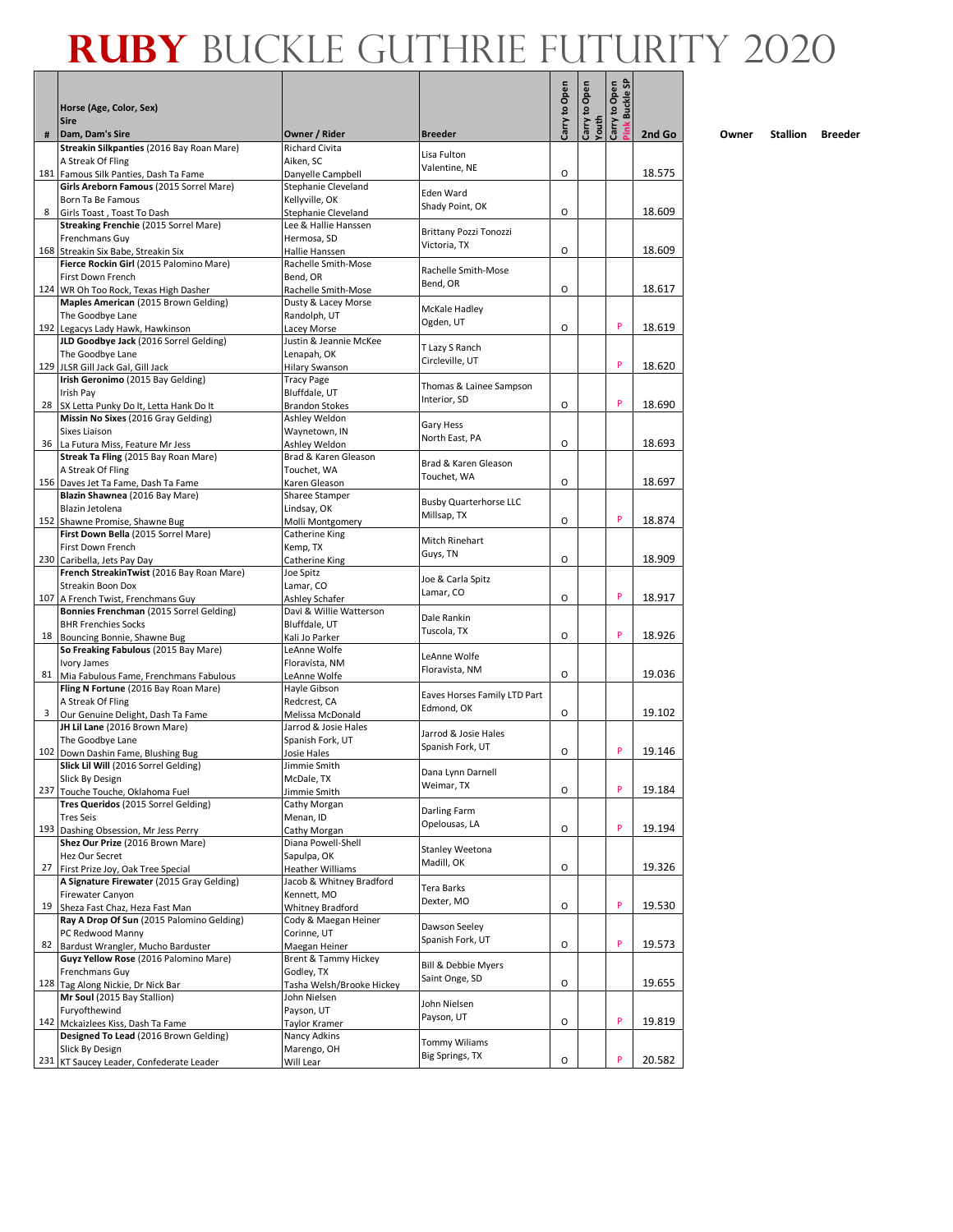Г

|                | Horse (Age, Color, Sex)<br><b>Sire</b>                                    |                                              |                                       | Carry to Open | Carry to Open<br>Youth | Carry to Open<br><b>Buckle SI</b><br><sup>2</sup> ink |        |
|----------------|---------------------------------------------------------------------------|----------------------------------------------|---------------------------------------|---------------|------------------------|-------------------------------------------------------|--------|
| #              | Dam, Dam's Sire                                                           | Owner / Rider                                | <b>Breeder</b>                        |               |                        |                                                       | 2nd Go |
|                | RP Smooth Criminal (2015 Buckskin Mare)<br><b>Eddie Stinson</b>           | <b>Baker Performance Horses</b><br>Raub, ND  | <b>Victory Farms</b><br>Ada, OK       |               |                        | P                                                     | 20.628 |
|                | 135 Mamaimcominhome, Corona Cartel<br>JLR Showcase Design (2015 Bay Mare) | Hallie Hanssen<br>Jana L Riley               |                                       | O             |                        |                                                       |        |
|                | Slick By Design                                                           | Paige, TX                                    | Jana L Riley                          |               |                        |                                                       |        |
|                | 134 Fabulous Parade, Frenchmans Fabulous                                  | Jana L Rilev                                 | Paige, TX                             | O             |                        | P                                                     | 21.861 |
|                | A Smart Guy (2015 Palomino Gelding)                                       | Willie & Davi Watterson                      | George Erb                            |               |                        |                                                       |        |
|                | A Smooth Guy                                                              | Bluffdale, UT                                | Coffee Creek, MT                      |               |                        |                                                       |        |
| $\overline{2}$ | Purdy Speedy Cat, Stoli                                                   | Davi Watterson<br>Ware Racing & Ranching LLC |                                       | O             |                        | P                                                     | 22.063 |
|                | Liquidcourage 72 (2016 Red Roan Stallion)<br>Bet Hesa Cat                 | Millsap, TX                                  | Ware Racing & Ranching LLC,           |               |                        |                                                       |        |
|                | 62 Eutaw, Ocean Runaway                                                   | Dena Kirkpatrick                             | Millsap, TX                           |               |                        |                                                       | 22.178 |
|                | Aint God Good (2016 Bay Roan Mare)                                        | Sharon K Bryant                              |                                       |               |                        |                                                       |        |
|                | A Streak Of Fling                                                         | Appomattox, VA                               | Sharon K Bryant<br>Appomattox, VA     |               |                        |                                                       |        |
|                | 169 Lady La Dash, Dash Ta Fame                                            | Cody Bauserman                               |                                       | $\circ$       |                        |                                                       | 22.238 |
|                | VC GoGo Fling (2016 Chestnut Mare)                                        | Pete Oen                                     | Cristi Copsey Gaffney                 |               |                        |                                                       |        |
| 195            | A Streak Of Fling<br>Go Go Fame, Dash Ta Fame                             | Maysville, OK<br>Pete Oen                    | Anselmo, NE                           | O             |                        |                                                       | 22.253 |
|                | TR Designer Wildchild (2015 Bay Mare)                                     | Kevin & Patricia Charleston                  |                                       |               |                        |                                                       |        |
|                | Slick By Design                                                           | Reeds, MO                                    | <b>Tana Renick</b>                    |               |                        |                                                       |        |
|                | 226 XV Wild Child, Whos Salty Dog                                         | Emma Charleston                              | Kingston, OK                          | O             |                        | P                                                     | 22.254 |
|                | SBW Copy Cat (2016 Sorrel Gelding)                                        | Stephanie Wheeler                            | Stephanie Wheeler                     |               |                        |                                                       |        |
|                | Blazin Jetolena<br>161 SX Dr Peacharita, Dr Nick Bar                      | Hattiesburg, MS<br><b>Brian Wheeler</b>      | Hattiesburg, MS                       | O             |                        | P                                                     | 22.261 |
|                | MJ Night Train Lane (2015 Brown Gelding)                                  | Mark & Linda Jarvis                          |                                       |               |                        |                                                       |        |
|                | The Goodbye Lane                                                          | Spanish Fork, UT                             | Mark & Linda Jarvis                   |               |                        |                                                       |        |
|                | 154 Moment Of Pursuit, Dash Ta Fame                                       | Marcie Wilson                                | Spanish Fork, UT                      | O             |                        | P                                                     | 22.368 |
|                | Jamies On The Geaux (2016 Brown Mare)                                     | <b>JM Performance Horses</b>                 | Chad Hart & Darrell Williams          |               |                        |                                                       |        |
|                | Ivory James                                                               | Alvorel, TX                                  | Kaplan, LA                            |               |                        |                                                       |        |
| 29             | Pollys On The Go, Cajo<br>Dynamos Wonder RRR (2015 Palomino Mare)         | Jessica Morris<br>Kayla Coker                |                                       | O             |                        |                                                       | 22.410 |
|                | Dashin Dynamo                                                             | Greenville, AL                               | Sammy Gilbreath                       |               |                        |                                                       |        |
|                | 13 Drifting Wonder RRR, CMG Wonder Smoke                                  | Kayla Coker                                  | Florence, AL                          | O             |                        | P                                                     | 22.423 |
|                | MJ Lola Lane (2015 Chestnut Mare)                                         | Mark & Linda Jarvis                          | Mark & Linda Jarvis                   |               |                        |                                                       |        |
|                | The Goodbye Lane                                                          | Spanish Fork, UT                             | Spanish Fork, UT                      |               |                        |                                                       |        |
|                | 209 Pappys Fools Ta Fame, Easy Illusion                                   | Marcie Wilson                                |                                       | O             |                        | P                                                     | 22.515 |
|                | RocMySocksOff (2016 Bay Gelding)<br><b>BHR Frenchies Socks</b>            | <b>Revolution Equine</b><br>Cohutta, GA      | Jodi Jansen                           |               |                        |                                                       |        |
| 120            | Krimps Rocket, Krimps Elmer                                               | Nicole Monroe                                | Loxahatchee, FL                       | O             |                        |                                                       | 22.825 |
|                | Smokehaus (2016 Chestnut Gelding)                                         | Kelli Thouvenell                             |                                       |               |                        |                                                       |        |
|                | The Red Dasher                                                            | Hooper, UT                                   | Kelli Thouvenell<br>Hooper, UT        |               |                        |                                                       |        |
| 46             | RF Firefly, Smoke N Sparks                                                | Kelli Thouvenell                             |                                       | O             |                        |                                                       | 22.849 |
|                | Jets Rebel Yell (2016 Mare)<br>Blazin Jetolena                            | Alissa Flores                                | <b>Busby Quarter Horses</b>           |               |                        |                                                       |        |
| 109            | Reds Little Fame, Dash Ta Fame                                            | Laredo, TX<br>Suade Furr                     | Millsap. TX                           |               |                        |                                                       | 22.851 |
|                | Ima Epic Hustler (2016 Sorrel Gelding)                                    | Scamper Cole                                 |                                       |               |                        |                                                       |        |
|                | Epic Leader                                                               | Granbury, TX                                 | Schiller Ranch LLC                    |               |                        |                                                       |        |
| 88             | Mitzi Bar None, Bar Sans Leo                                              | Scamper Cole                                 | Granbury, TX                          | O             |                        |                                                       | 22.870 |
|                | Cains Mary Etta (2016 Bay Mare)                                           | James David & Rene Cain                      | Renee & James David Cain              |               |                        |                                                       |        |
|                | <b>JB Proud N Famous</b>                                                  | Dry Creek, LA                                | Dry Creek, LA                         | O             |                        |                                                       | 22.913 |
|                | 54 NF Guys Tarita, Frenchmans Guy<br>Smooth Dash Ta Fame (2015 Bay Mare)  | Dustin Angelle<br>Megan Sprague              |                                       |               |                        |                                                       |        |
|                | A Smooth Guy                                                              | Marsing, ID                                  | Bill & Debbie Myers                   |               |                        |                                                       |        |
|                | 185 Miss Dash Of Fame, Dash Ta Fame                                       | Megan Sprague                                | St Onge, SD                           | O             |                        | P                                                     | 22.923 |
|                | Tres Leche (2016 Brown Mare)                                              | Marcie Laughrey                              | Michael S Partin                      |               |                        |                                                       |        |
|                | <b>Tres Seis</b>                                                          | Athens, TX                                   | Montalba, TX                          | O             |                        | P                                                     |        |
| 92             | Easy on Liberty, Shazoom<br>Sinaloa Stinson (2016 Bay Gelding)            | Maggie Carter<br>Tricia Aldridge             |                                       |               |                        |                                                       | 22.933 |
|                | <b>Eddie Stinson</b>                                                      | Sanger, TX                                   | <b>Victory Farms</b>                  |               |                        |                                                       |        |
| 141            | Mamaimcominhome, Corona Cartel                                            | Tricia Aldridge                              | Ada, OK                               | O             |                        | P                                                     | 22.969 |
|                | Dont B Jealous Im First (2016 Sorrel Mare)                                | Lindsey Pedrick                              |                                       |               |                        |                                                       |        |
|                | First Down French                                                         | Springhill, TN                               | <b>Stacy Gross</b><br>Hot Springs, AR |               |                        |                                                       |        |
| 20             | Their Just Jealous, Rene Dan Jet                                          | Chase Bradley                                |                                       | O             |                        |                                                       | 23.012 |
|                | Sohpia Kay (2015 Brown Mare)                                              | G & N Wood properties                        | G & N Wood Properties                 |               |                        |                                                       |        |
| 199            | The Goodbye Lane<br>GW Plain Jane Fame, Dash Ta Fame                      | West Jordan, UT<br>Terri Wood Gates          | West Jordan, UT                       | O             |                        | P                                                     | 23.046 |
|                | JL Siri (2015 Bay Mare)                                                   | Jill Lane                                    |                                       |               |                        |                                                       |        |
|                | French Streaktovegas                                                      | Fort Benton, MT                              | Jill Lane Quarter Horses              |               |                        |                                                       |        |
| 144            | Solara, Band Of Azure                                                     | Taylor Hildreth                              | Fort Benton, MT                       | O             |                        |                                                       | 23.122 |
|                | Blazin Good Times (2015 Sorrel Mare)                                      | Kyle Edwards & Sue Smith                     | <b>Busby Quarterhorse LLC</b>         |               |                        |                                                       |        |
|                | Blazin Jetolena<br>86 Mistys Dash Of Fame, Dash Ta Fame                   | Blackfoot, ID<br>Sue Smith                   | Millsap, TX                           | O             |                        | P                                                     | 23.123 |
|                |                                                                           |                                              |                                       |               |                        |                                                       |        |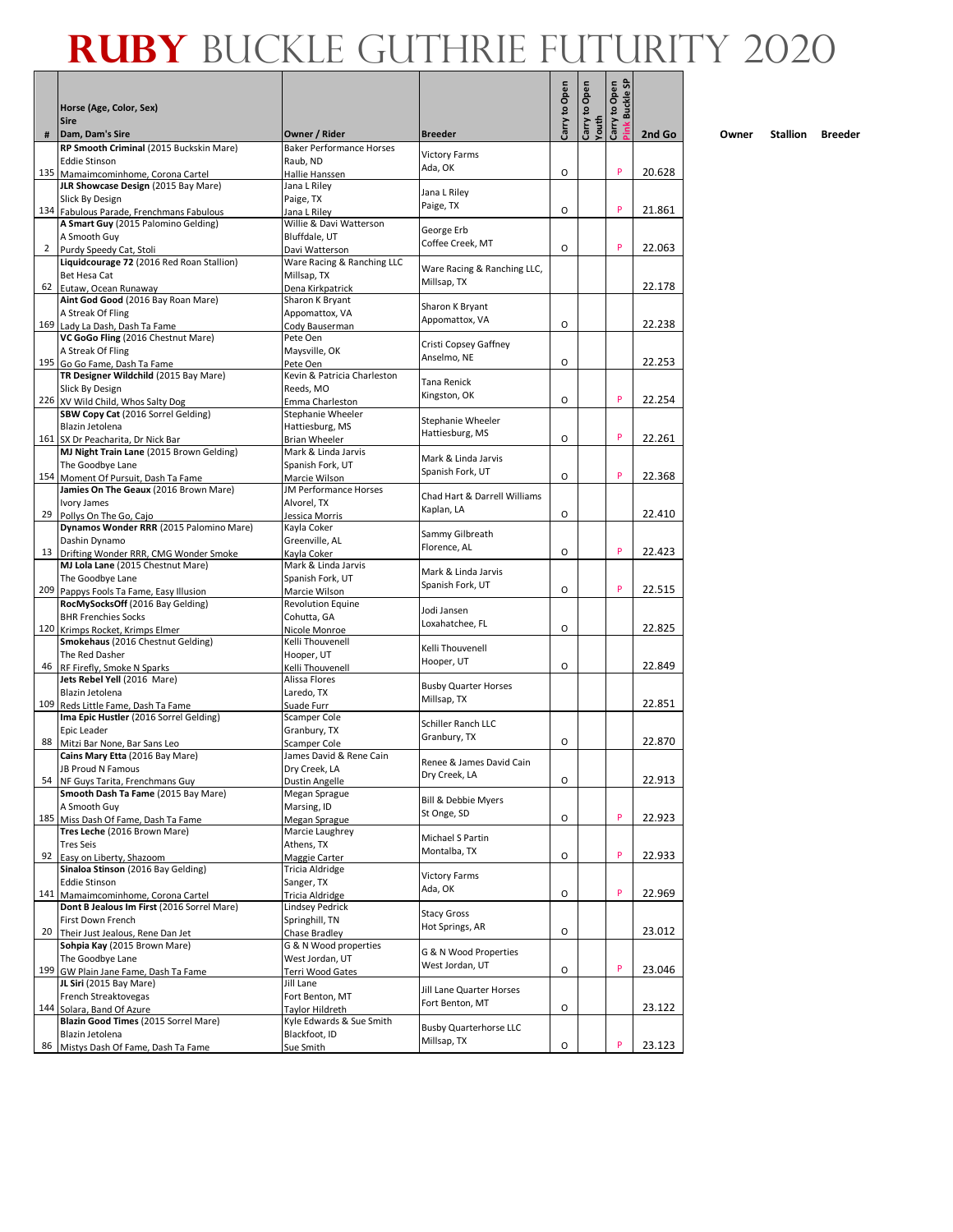|      | Horse (Age, Color, Sex)                                                           |                                           |                                    | Carry to Open | to Open        | Carry to Open<br><b>Buckle SP</b> |        |
|------|-----------------------------------------------------------------------------------|-------------------------------------------|------------------------------------|---------------|----------------|-----------------------------------|--------|
|      | <b>Sire</b>                                                                       |                                           |                                    |               | Youth<br>Carry | Pink                              |        |
| #    | Dam, Dam's Sire                                                                   | Owner / Rider                             | <b>Breeder</b>                     |               |                |                                   | 2nd Go |
|      | Marthas Pirate (2016 Sorrel Mare)<br>This Fame Is On Fire                         | Amanda Simonson<br>Ault, CO               | Bill & Cheryl Kennedy              |               |                |                                   |        |
|      | 103 Marthas O Toole, Marthas Six Moons                                            | Amanda Simonson                           | Bennett, CO                        | O             |                |                                   | 23.186 |
|      | M R Vegas Fame (2016 Bay Mare)                                                    | M R Performance Horses                    | Jayme Robison                      |               |                |                                   |        |
|      | French Streaktovegas                                                              | Bellville, TX                             | Bellville, TX                      |               |                |                                   |        |
|      | 233 JL Sweet Fame, Dash Ta Fame                                                   | Jodee Miller                              |                                    |               |                |                                   | 23.307 |
|      | Nock Your Socks Off (2015 Bay Gelding)<br><b>BHR Frenchies Socks</b>              | Jennifer Bratton<br>Phenix City, AL       | Jennifer Bratton                   |               |                |                                   |        |
|      | 63 Hanks Georgia Belle, Good Timin Hank                                           | Jennifer Bratton                          | Phenix City, AL                    | O             |                |                                   | 23.348 |
|      | Dashin Ta Penny (2015 Bay Roan Mare)                                              | Hank & Stephanie Williams                 | Kelley Gorrell                     |               |                |                                   |        |
|      | A Dash Ta Streak                                                                  | Norwood, CO                               | Beach, ND                          |               |                |                                   |        |
|      | <sup>1</sup> Short Penny, Dash Ta Fame<br>LLP Blazin Shay (2015 Chestnut Mare)    | Harlie Williams<br>Natalie Rice           |                                    | O             |                |                                   | 23.394 |
|      | Blazin Jetolena                                                                   | Crowley, TX                               | Laurie Phillips                    |               |                |                                   |        |
|      | 104 Hutts Darah Shay, Hutt Six                                                    | Hallie Hanssen                            | Seminole, OK                       | O             |                | P                                 | 23.422 |
|      | LS Mr Goodbye Banjo (2015 Buckskin Gelding)                                       | Jackie Young                              | Jacklin Glade                      |               |                |                                   |        |
|      | The Goodbye Lane                                                                  | Bluffdale, UT                             | Spanish Fork, UT                   | O             |                | P                                 | 23.511 |
|      | 184 Bankers Special Skip, Jay Kay Skipa Rory<br>RSR Guys Eye Gals (2015 Bay Mare) | Jackie Young<br>T K Swan Jr               |                                    |               |                |                                   |        |
|      | Guys Eye Paint                                                                    | Kaysville, UT                             | T K Swan Jr                        |               |                |                                   |        |
| 90 I | Oh Justa Chip, Oh Justa Fly                                                       | Taylor Kramer                             | Kaysville, UT                      | O             |                | P                                 | 23.750 |
|      | Big Texx (2016 Bay Gelding)                                                       | Scott Duke                                | Diane Beckmann                     |               |                |                                   |        |
|      | <b>Tres Seis</b>                                                                  | Voncleave, MS                             | Gainesville, TX                    | O             |                | P                                 | 23.998 |
|      | 110 Diamond For Las, Chicks Beduiro<br>Traffics Big Wonder (2015 Buckskin Mare)   | Ty Marks<br>Kelsey Bracamontez            |                                    |               |                |                                   |        |
|      | <b>Traffic Guy</b>                                                                | Hutto. TX                                 | Troy & Jamie Ashford               |               |                |                                   |        |
|      | 48   I Am Tizzie, Big As I Am                                                     | Kelsey Bracamontez                        | Lott, TX                           | O             |                | P                                 | 24.044 |
|      | VF Eddies Alive (2016 Chestnut Gelding)                                           | <b>Victory Farms</b>                      | <b>Victory Farms</b>               |               |                |                                   |        |
|      | <b>Eddie Stinson</b>                                                              | Ada, OK                                   | Ada, OK                            | $\circ$       |                | P                                 | 24.123 |
|      | 99 VF Burns Alive, Burns First Down<br>Slick French Mimosa (2016 Black Mare)      | Kelsey Lutjen-Treharne<br>Wendie Scheidle |                                    |               |                |                                   |        |
|      | Slick By Design                                                                   | French Village, MO                        | Shannon Renee Akerstorm            |               |                |                                   |        |
|      | 224 Native French Girl, Frenchmans Guy                                            | Wendie Scheidle                           | Potter Valley, CA                  | O             |                | P                                 | 24.136 |
|      | IRA New Moon (2016 Sorrel Mare)                                                   | Bunt Kitchens & Tara Carr                 | Schiller Ranch LLC                 |               |                |                                   |        |
|      | Firewater Canyon<br>236   I R A Grand Victory, CEO                                | Muleshoe, TX                              | College Station, TX                | O             |                | P                                 | 24.483 |
|      | Red Ryon Red Ryon (2016 Sorrel Gelding)                                           | Tara Carr<br>Kathy Donegan                |                                    |               |                |                                   |        |
|      | The Red Dasher                                                                    | Bluff Dale, TX                            | Kathy Donegan                      |               |                |                                   |        |
|      | 148 Miss Firewater Ryon, Firewater Flit                                           | Lacey Harmon                              | Bluff Dale, TX                     |               |                |                                   | 24.759 |
|      | Streakin Fa Tima (2016 Bay Roan Mare)                                             | Mariana Jubran                            | Lisa Fulton                        |               |                |                                   |        |
|      | A Streak Of Fling<br>166 Queen Fa Tima, Dash Ta Fame                              | Ronildo Filho                             | Valentine, NE                      |               |                |                                   | 25.217 |
|      | Jess The Way You Are (2016 Chestnut Gelding)                                      | Jordan Manley Diaz                        |                                    |               |                |                                   |        |
|      | French Streakin Jess                                                              | Danielsville, GA                          | Lee & Hallie Hanssen               |               |                |                                   |        |
|      | 162 Sadie Hawkins Vision, Dash Ta Fame                                            | Craig Brooks                              | Hermosa, SD                        | O             |                |                                   | 25.964 |
|      | Frenchstreak To Win (2016 Bay Gelding)                                            | Sheila Hill                               | Sheila Hill                        |               |                |                                   |        |
|      | French Streaktovegas<br>73 CP Murrtal, Dash Ta Fame                               | St Anthony, ID<br>Vauna Walker            | St Anthony, ID                     | O             |                |                                   | 26.319 |
|      | Mary JaneSlick (2016 Black Mare)                                                  | Danielle Bowser                           |                                    |               |                |                                   |        |
|      | Slick By Design                                                                   | Swanton, OH                               | Danielle Bowser                    |               |                |                                   |        |
|      | 160 Cash N Charm, Cash N Balance                                                  | <b>Kelly Bowser</b>                       | Swanton, OH                        | O             |                | ٢                                 | 27.420 |
|      | Smooth Operraider (2015 Buckskin Gelding)                                         | Roger & Margaret Jones                    | Rogert & Margaret Jones            |               |                |                                   |        |
|      | A Smooth Guy<br>87 Rare Red Raider, On The Money Red                              | Farson, WY<br>Margaret Jones              | Farson, WY                         | 0             |                | P                                 | 27.529 |
|      | Tufferenell (2015 Bay Mare)                                                       | Jack & Kelly Bruner                       |                                    |               |                |                                   |        |
|      | <b>Tres Seis</b>                                                                  | Millsap, TX                               | Jack & Kelly Bruner<br>Millsap, TX |               |                |                                   |        |
|      | 200 Memories Formica, Heaving Memories                                            | Kelly Bruner                              |                                    | O             |                | P                                 | 27.571 |
|      | Perks Under Pressure (2016 Sorrel Gelding)                                        | Ryann Pedone                              | Ryann Pedone                       |               |                |                                   |        |
|      | No Pressure On Me<br>172 Perk Up Angee, Dash For Perks                            | Sunset, TX<br>Ryann Pedone                | Sunset, TX                         | O             |                | P                                 | 27.716 |
|      | MCM Notdunnstreakin (2016 Sorrel Mare)                                            | Dunn Ranch                                |                                    |               |                |                                   |        |
|      | A Streak Of Fling                                                                 | Wynnewood, OK                             | Matt & Bendi Dunn<br>Bismark, MO   |               |                |                                   |        |
|      | 220 Mulberry Canyon Moon, Marthas Six Moons                                       | <b>Brandon Cullins</b>                    |                                    | O             |                |                                   | 27.790 |
|      | RF Chrome In Black (2015 Black Mare)<br>Slick By Design                           | Ryan & Fonda Melby<br>Backus, MN          | Jane & Ryan Melby                  |               |                |                                   |        |
|      | 198 RC Back In Black, Ninety Nine Goldmine                                        | Fonda Melby                               | Burneyville, OK                    | O             |                | P                                 | 28.021 |
|      | Nonstop French Fire (2015 Sorrel Mare)                                            | Kristi Brangle                            |                                    |               |                |                                   |        |
|      | First Down French                                                                 | South Jordan, UT                          | Debbie Tatkowski<br>Whitesboro, TX |               |                |                                   |        |
|      | 176 Squawling Firewater, Fire Water Flit                                          | Kristi Brangle                            |                                    | O             |                |                                   | 28.556 |
|      | Epic Dasher (2015 Gray Mare)<br>Epic Leader                                       | Courtney Barnett<br>Moundridge, KS        | Lindsey Dominguez                  |               |                |                                   |        |
| 21   | Sunfrost Dasher, Bestcreditmesunfrost                                             | Tasha Welsh/Courtney Benett               | Chickasha, OK                      |               |                |                                   | 28.866 |
|      |                                                                                   |                                           |                                    |               |                |                                   |        |